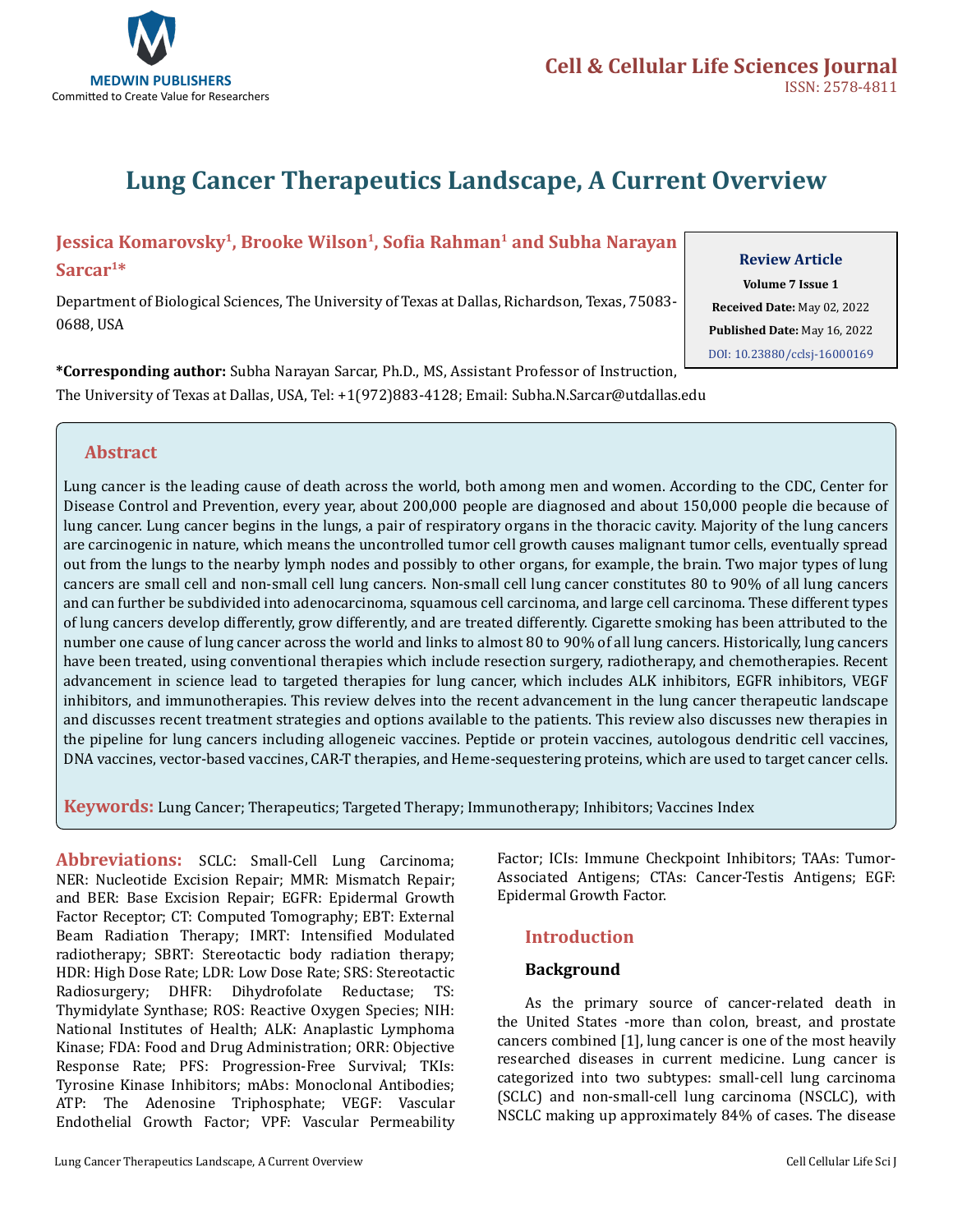presentation in early stages often mimics other respiratory diseases, preventing early diagnosis and often resulting in poor prognoses and high death rates. With recent improvements in the field of genetic research and drug development, survival rates and life expectancies are on the rise.

#### **Incidence**

By 2022, in the United States, there will be an estimated 236,740 new cases and 130,180 deaths, with the disease affecting 1 in 15 men and 1 in 17 women on average [2]. This was estimated to be about 35.1 people out of 100,000 who develop lung cancer in 2018 when the most recent fullscale report was completed [3]. Regarding minority groups, lung cancer is 15% more likely in black men compared to white men, and 14% less likely in black women compared to white women. Globally, an estimated 2.2 million cases of lung cancer were diagnosed in 2020 [4]. Furthermore, the likelihood of developing or dying from lung cancer increases dramatically with age, with a 0.1% chance in individuals under 50 developing the disease and a 5.2% chance in individuals over 70. Variations by global regions and sex directly reflect the prevalence of tobacco smoking.

#### **Risk Factors**

The most prevalent risk factor for the development of

lung cancer is exposure to tobacco smoke, with approximately 80% of cases being attributed to smoking and acquired genetic mutations from smoking. At least 70 chemical components in tobacco smoke are known carcinogens, and individuals who smoke cigarettes or other tobacco-containing products are 15 to 30 times more likely to get lung cancer [5].

The other 20% of cases result from inherited genetic variations, exposures to secondhand smoke, or other substance exposures. Radon exposure, which enters buildings from cracks or holes that allow the gas in, follows behind tobacco as the second leading cause of lung cancer. Similarly, substances such as asbestos, arsenic, and diesel exhaust can contribute to the development of cancerous cells in the lungs.

#### **Disease Origins**

Regarding lung cancer resulting from tobacco smoke, the general mechanism involves carcinogenic material in the smoke that alters DNA function. Once inhaled, the carcinogens are either deactivated and excreted or activated and produce DNA adducts. This altered genetic material can then either be repaired or continue to miscode. Cancer is a result of these mutations and miscoding, occurring in oncogenic or tumor suppressor genes.



Since there are many control mechanisms in place to prevent the development of cancer in a healthy individual, those diagnosed with lung cancer may also have defective repair mechanisms or inherited mutations that prevent the normal restoration of healthy cells or genetic material. Specifically, nucleotide excision repair (NER), mismatch repair (MMR), and base excision repair (BER) are common mechanisms for restoring original nucleotide sequences after DNA damage. When these mechanisms are faulty, as is

the case in some hereditary diseases [7], DNA adducts cannot be repaired and uncontrolled cell growth results.

Abnormality of the epidermal growth factor receptor (EGFR) gene is the most frequently observed genetic mutation in NSCLC, seen in 10-35% of cases [1], and up to 60% of metastatic NSCLCs [8]. In this case, mutations in exons 19 or 21 result in activation of the tyrosine kinase portion of the gene, which results in excess production of the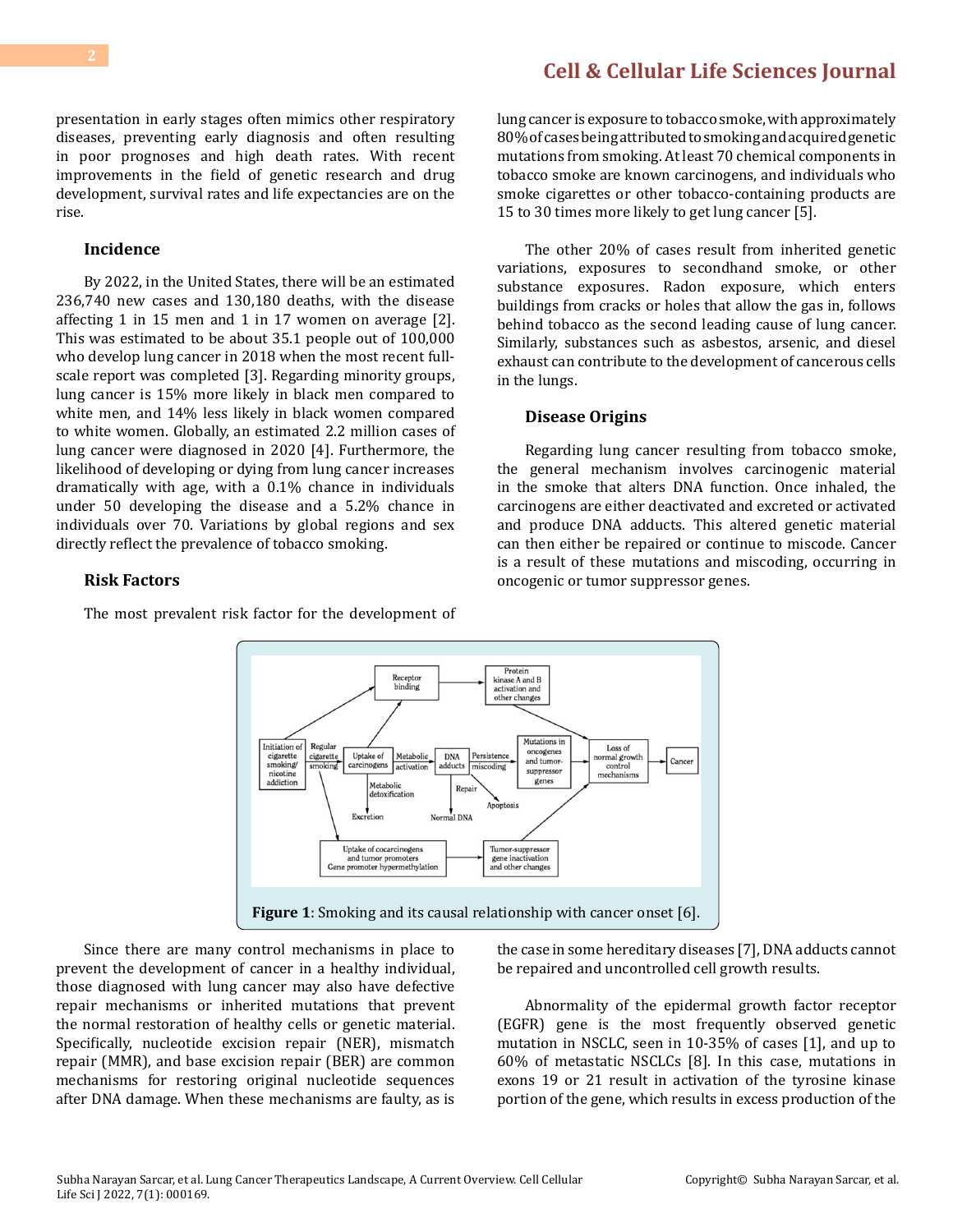EGFR protein. Unsurprisingly, this gene has been the target of many drug candidates for lung cancer [9].

Other common sites of mutation include genes such as the RB1 tumor suppressor gene, the p16 tumor suppressor gene, the KRAS oncogene, and the Tp53 tumor suppressor gene. Continued oxidative stress can also lead to the activation of specific transcription factors that may transform normal cells into oncogenic cells.

#### **Diagnosis**

Early detection of symptoms suggestive of lung cancer can vastly improve a patient's prognosis. Once symptoms appear, a chest x-ray is often performed to visualize any masses suspected of being cancer. The next step, if the chest x-ray indicates there is a mass that could be cancerous, is to perform computed tomography (CT) scan for a more accurate picture. Some cancers that may not appear in a chest x-ray can show up on a CT scan [8].

SCLC most commonly originates in the bronchi and often spreads to lymph nodes or smaller lung structures, and this subtype tends to be more responsive to chemotherapy. NSCLC progresses at a slower rate and often is not diagnosed until later and in more severe stages. A diagnostic tool for SCLC involves sputum samples that can be used to identify cancerous cells from upper airway origins. Unfortunately, this tool is not as effective in the diagnosis of the more common NSCLC [8].

Further tests, such as needle biopsies, ultrasounds, PET scans, and MRIs can be done to confirm the presence of cancer or determine if cancer has metastasized. Blood tests such as CBCs and blood chemistries can also be obtained as biomarkers of organ function and allow the ruling out of any other potential diseases [8].

#### **Signs & Symptoms**

Although many signs and symptoms of respiratory diseases overlap, some of the most prominent symptoms of lung cancer include a persistent cough, hemoptysis, unexplained weight loss, and chest pain or tightness [3]. Unfortunately, most signs and symptoms distinct to cancer will not appear until later stages when cancer has metastasized. At this point, bone pain, neurological changes, jaundice, or swelling in the lymph nodes may appear. Because of this, early recognition has become a challenge and patient prognoses are often poor.

#### **Prognosis**

As one of the deadliest diseases in the field of medicine, the prognosis for lung cancer has historically been poor;

however, recent developments in the drug industry have extended life expectancies and chance for recovery in recent years. Currently, the relative five-year survival rates for localized NSCLC and SCLC are 63% and 27%, respectively. These rates drop to 7% and 3% respectively for stages where cancer has metastasized to distant regions of the body such as the brain, liver, or bones [4]. The risk for metastasizing cancerous activity is relatively high for NSCLC as the disease is not often caught in early stages due to a lack of obvious symptoms, meaning the five-year survival rate for all cases of NSCLC is generally closer to that of metastatic cases. Specifically, the combined five-year survival rate for NSCLC is 25%, while the combined rate for SCLC is 7%.

#### **Prevention**

Because the largest risk factor for lung cancer is smoking tobacco, the most effective preventative measure is avoiding tobacco products. Previous studies have concluded that one decade of abstinence from smoking can reduce the risk of lung cancer by up to 50% [10]. Additionally, avoidance of radon, asbestos, and secondhand smoke reduces the risk of developing lung cancer in non-smokers.

Aside from avoidance, the incorporation of antioxidants and vitamin supplements into one's diet, as well as adequate exercise, has also been linked to reduced risk for lung cancer. Antioxidant-rich foods aid in the prevention of oxidativebased genetic mutations that produce oncogenic cells.

### **Conventional Treatment Therapies for Lung Cancer**

#### **Resection Surgery**



[diagnosis-treatment/drc20374627](https://www.mayoclinic.org/diseases-conditions/lung-cancer/diagnosis-treatment/drc20374627) The conventional treatment protocols for lung cancer

have been ever so evolving just like the nature of this disease. It is known that most NSCLCs, in earlier stages, are treated with resection surgeries to remove the growing tumor. However, this method alone has proven to be less effective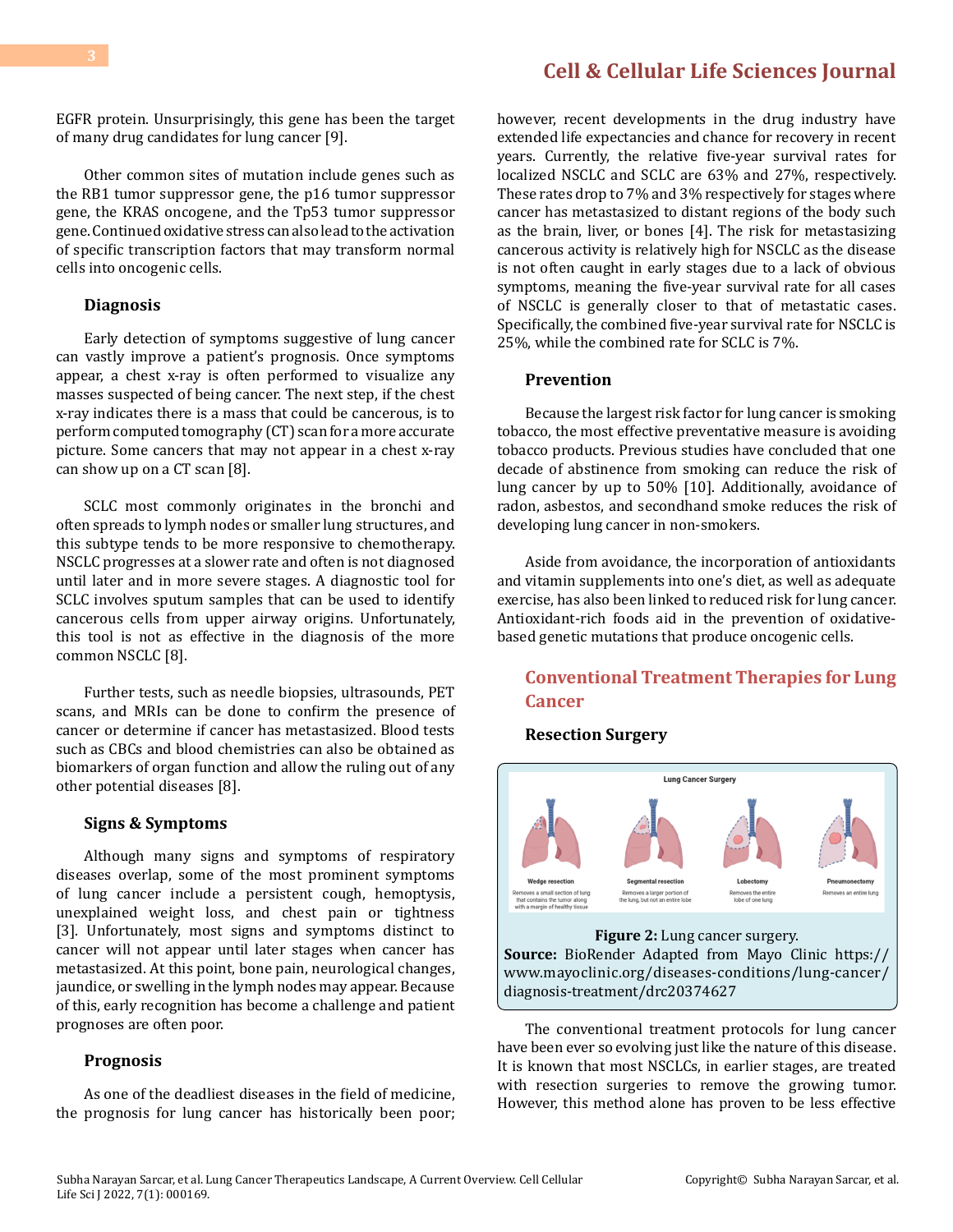due to its high risk and the need for high precision and skills. Moreover, there were chances of having leftover tumor growths that might not have been dissected completely [11]. Due to this, approaches with radiotherapies and chemotherapies came into existence.

#### **Radiotherapies**

Conventional radiation therapies involve external irradiation of high energy radiations onto the tumor growth by locating the tumor via imaging, to decrease the size of the tumor considerably. This chronicled method involved external radiation and was termed External Beam Radiation Therapy (EBRT) [12]. These entailed two-dimensional imaging of the tumor for detection during radiation.

To further enhance this area, conformal radiotherapies that included 3-dimensional imaging were introduced. The 3D (3-Dimensional) imaging would be possible due to Computed Tomography (CT) scans such as in 3D- Conformal Radiotherapy (3D-CRT). 3D-CRT allows for the initial increase in localization to the tumor site with a higher radiation dosage than compared to conventional RT. This allowed for increased tumor diminishment, however, also increased cytotoxicity and decreased specificity of the tumor tissue [13]. Intensified Modulated radiotherapy (IMRT) was further developed which used 3D imaging as well; however, here the radiation was more controlled with radiation dosages in multiple sample fractions, allowing for the radiation to be more concentrated at the region of the tumor site [14]. This also allows for less damage to the neighboring healthy tissues and a decrease in cell toxicity [13].

As 3D-CRT allows for detection of the position of the tumor, a higher technique to account for the motion of the tumor due to respiration is the 4D-CRT. Through this technique, the tumor can be visualized live, and its motion can be accounted for when irradiating. Therefore, the radiation can accurately be targeted the tumor tissue to further reduce unwanted damage and to also enhance the suppression of the tumor [13,15]. Stereotactic body radiation therapy (SBRT) is another radiation technique that utilizes even higher doses of radiation in even smaller fractions to highly target the tumor site. This method also uses constant imaging and tracking of the location of the tumor. It would be of absolute importance to track the tumor in SBRT since due to its high dosages of radiation, any chances of irradiating on the wrong site would cause dire effects which can even prove to be fatally harmful [15]. It has been seen that SBRT has been used in the early stages of lung cancer in both operable and inoperable patients. However, the level of cytotoxicity increase has been higher than usual. For instance, a phase II study of treating early-stage inoperable lung cancer using SBRT depicted a triple-fold increase in toxicity [12,16].

Apart from these above-mentioned external radiotherapies, there have been radiotherapies that have been introduced inside the body space to irradiate radiation internally near the tumor site. One such example of lung cancer is Brachytherapy. Here radioactive isotope seeds are placed in the thoracic cavity through surgery usually after the resection of tumor tissues. Depending on the rate at which the radiation is given per time, Brachytherapy can be divided into High dose rate (HDR) and Low dose rate (LDR) [12].

For NSCLC that has metastasized to the brain to form brain tumors, Stereotactic Radiosurgery (SRS) came into existence. In SRS, the metastasized brain tumors from NSCLC can be targeted non-invasively, which uses similar methods of imaging to focus on the tumor and irradiate high doses of radiation in fractions [17]. Though radiotherapy is a pioneer in the reduction and possible cure of lung cancer, it comes with its drawbacks. First, off it can be deduced that due to the radiation, there is a high chance of damage to normal cells as well. Therefore, if these radiations do interact with healthy cells, they can cause several adverse effects, such as DNA breaks and mutations [18].

#### **Chemotherapies**

Apart from Radiotherapy, tumor suppression has been made possible with techniques of chemotherapy where certain chemicals having the capability to suppress and shrink tumor growth, are delivered to the target site. Each of these chemotherapeutical drugs targets an essential functionality of the cell and aims to arrest the cell growth and cycle of preferentially the tumor cells. Some drugs such as cisplatin (PLATINOL®, originally patented by Bristol-Myers Squibb) and carboplatin (PARAPLATIN®, originally patented by Bristol-Myers Squibb) induce cessation of transcription and replication of DNA so that the cell cannot further continue in its cell cycle. This would eventually lead to cell death. The mechanism to achieve these results involves interfering with the nitrogenous base pairs of DNAs via binding and thus altering its function [19]. Drugs that can still affect the transcription of DNA without itself binding to the DNA molecules have also been synthesized. These drugs instead target crucial enzymes involved in the process of transcription and hinder their function. One such example would be Lurbinectedin (ZEPZELCA**®,** originally patented by Jazz Pharmaceuticals). This drug inhibits the over-transcription performed by the tumor cells through its binding on RNA polymerase II. Since RNA Polymerase II is needed for transcription to successfully occur, Lurbinectedin inhibits its function and causes a halt to cell growth [20].

Other classes of drugs such as Paclitaxel (TAXOL®, by Bristol-Myers Squibb) and Docetaxel (TAXOTERE®, by Sanofi Aventis) are some of the other common drugs used in chemo-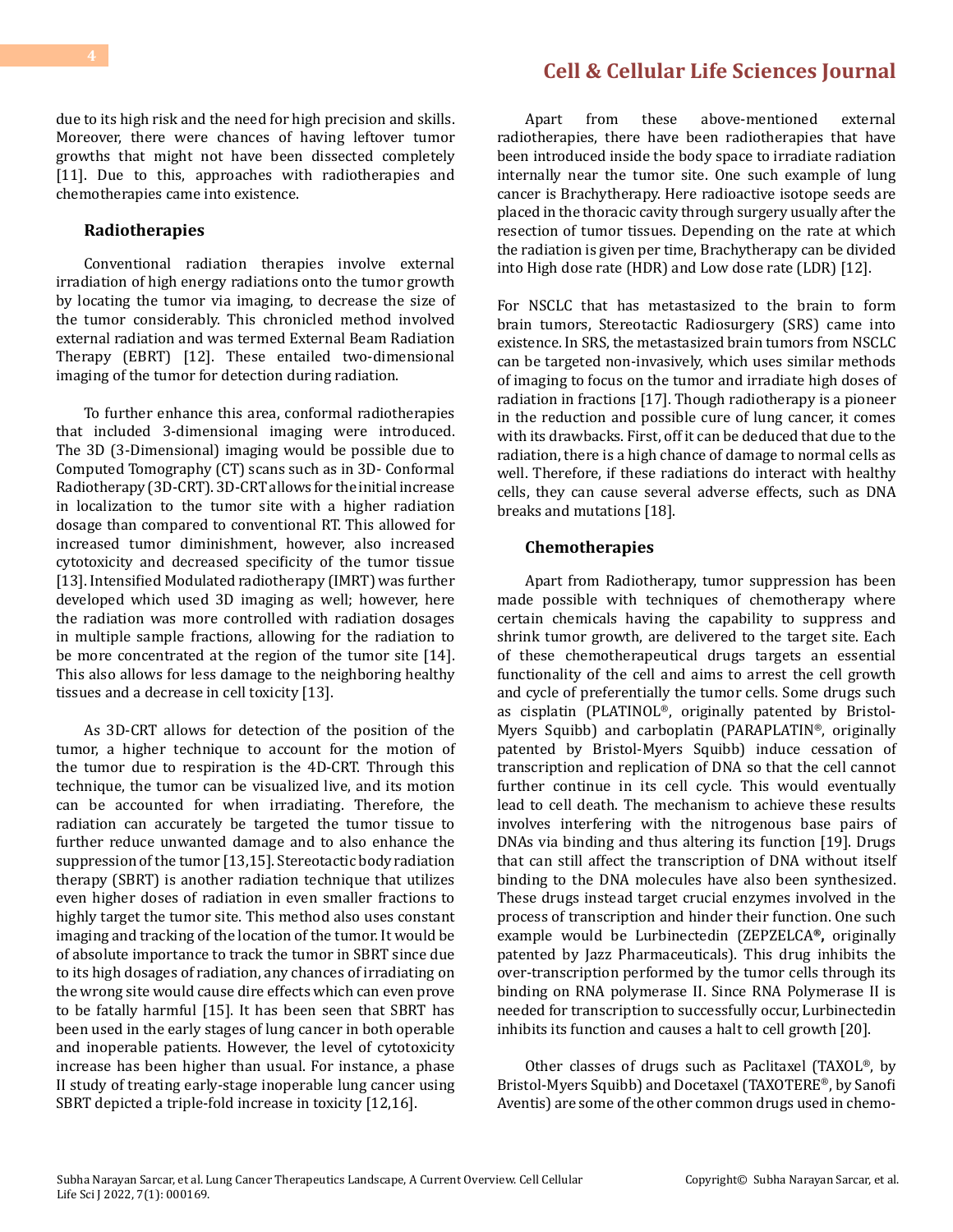regiments. These drugs target the microtubular dynamics of the cell, causing the cell's tubulin network to disintegrate and therefore cause the cell to arrest. This is achieved by these drugs via their ability to bind to B-tubulin subunit with high affinity. One of the vital classes of drugs used against lung cancer is antifolates. Pemetrexed (ALIMTA**®**, originally patented by Eli Lilly) is one such antifolate commonly used, that targets the folate-dependent biosynthetic pathways. Adenine, guanine, and thymine synthesis are carried out through these folate pathways, folate being a vital co-factor

in these processes. Inhibiting these folates would alter the synthesis of these nucleotides, which in turn, hinders DNA synthesis, therefore, affecting cell growth. This can be achieved by antifolates that can inhibit the actions of folate or the production of folate. Pemetrexed specifically inhibits multiple enzymes involved in these pathways, such as dihydrofolate reductase (DHFR) and thymidylate synthase (TS) [21].

Chemotherapy regimens usually have multi-drug deliveries to counter the cancer growth from multiple perspectives. Common regiments such as Paclitaxel and Carboplatin or Cisplatin as used in the treatment of NSCL [22,23]. Furthermore, many areas of the target can be found in which different chemotherapeutic drugs have been developed to reach the results of halting the tumor cell cycle and growth.

However, it can be already deduced that since these drugs target essential functions of the cell cycle and growth, they have major debilitating side effects. For instance, Paclitaxel and Pemetrexed are known to cause myelosuppression and cell cytotoxicity [24]. Pemetrexed can also lead to hematological toxicity in the absence of any folate and vitamin supplements [25]. Moreover, chemotherapies instigate the excess release of reactive oxygen species (ROS), which are harmful to the normal functioning of the cells as they are mutagenic which further induces the development of cancers [26]. Apart from cellular effects, chemotherapies have noticeable physical effects such as drastic hair loss, malaise, nausea, and much more [27]. In addition to that, evidence of resistance to these drugs has been found in lung cancers, where the tumors have adapted means to bypass the effects of these drugs and instead cause side effects. Such as, Paclitaxel resistance developed in NSCLC in recent years, has allowed the tumor cells to overcome the effects of B-tubulin binding by Paclitaxel, due to tubulin structure disruptions [28].

Due to these reasons and side effects, the conventional approaches and therapies toward lung cancers are being challenged and new therapies and protocols are arriving as we speak. These are necessary as we continue to fight for an absolute cure or a better option with minimal side effects and high benefits towards resolving the illness of lung cancer.

### **Targeted Therapies**

### **Introduction**

Although conventional therapies like chemotherapy, radiation, and surgery are often the options that come to mind when cancer treatment is first brought up, targeted therapies represent a major resource for tumor suppression in hard-to-treat cancers. The two major types are smallmolecule drugs and monoclonal antibodies [29]. Smallmolecule drugs can enter cells due to their small size and act on internal targets, while monoclonal antibodies are lab-produced and bind externally, producing a variety of responses including marking cells for the immune system, growth arresting cancer cells directly, or releasing toxins that lyse the cells. Other types of targeted therapies exist, such as tyrosine kinase inhibitors, which are small molecules that act on the surface of cancer cells.

#### **ALK Inhibitors**

According to the National Cancer Institute, run by the National Institutes of Health (NIH), the premier medical research center of the United States government, anaplastic lymphoma kinase (ALK) is a normal cell surface protein, often involved in the development of the brain and neurons during embryogenesis [30]. An ALK-positive cancer, however, often has a modified form of the ALK gene or an excess of ALK protein that contributes to the uncontrolled growth of these cancer cells. Not all cancers are ALK-positive, but one notable, conventionally hard-to-treat type is non-small cell lung cancer (NSCLC). An ALK inhibitor is a type of targeted cancer therapy, known as a tyrosine kinase inhibitor, whose role is to block ALK function, which may halt the growth and spread of the cancer cells.

Xalkori™ (Crizotinib, PF-02341066) was the initial firstgeneration ALK inhibitor that was created and received fast-tracked approval by the Food and Drug Administration (FDA) for the treatment of ALK-positive NSCLC [31]. For ALK NSCLC, the objective response rate (ORR) has been shown, to be near 60% and there is a median progression-free survival (PFS) estimate of 8 to 10 months [31-33]. Unfortunately, there has been an emergence of resistance to Crizotinib, as of late. Therefore, new ALK inhibitors that target other kinases and have demonstrated greater potency have been developed.

The second-generation ALK inhibitors, that have emerged to deal with the expansion of resistance include Alectinib (marketed as Alecensa™), which has activity against L1196M, a common secondary mutation that is one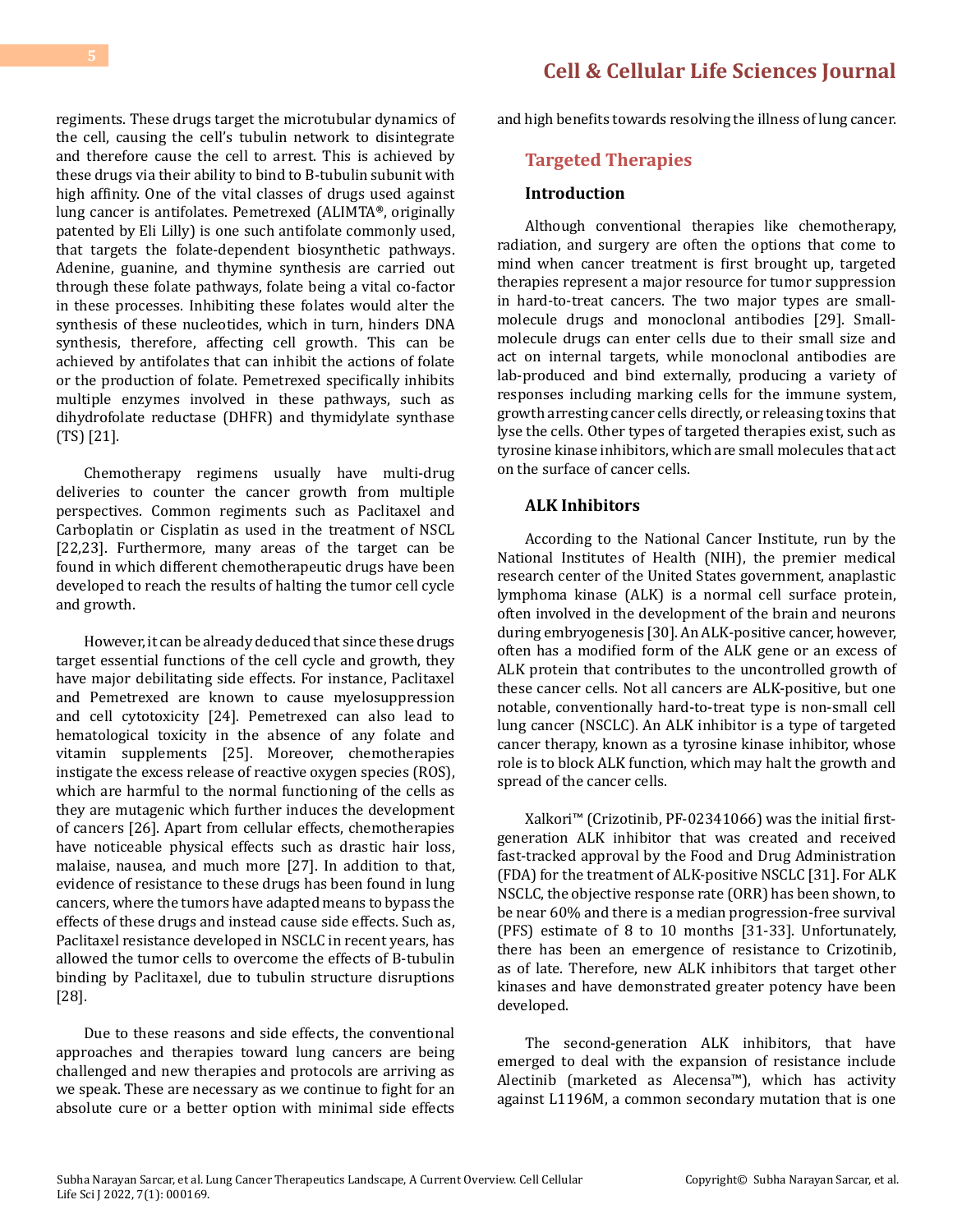of the leading causes of Crizotinib resistance [34,35]. Studies have shown its effectiveness even in metastatic forms of ALK NSCLC [36]. Other notable ALK NSCLC drugs from the same generation include Ceritinib and Brigatinib (marketed as Alunbrig™), a potent inhibitor, and an Epidermal Growth Factor Receptor (EGFR) as well.

Despite the promising effects of these secondgeneration variants, the further occurrence of resistance in these ALK cancer tumors prompted the creation of a third-generation ALK inhibitor known as Lorlatinib (PF-06463922, Lorbrena®). So far, this drug has proven to be effective against all currently known resistant mutants [37- 39]. It achieves this by working in combination with PI3K pathway inhibitors [40].

#### **EGFR Inhibitors**

EGFR, also known as HER1 (human epidermal growth factor receptor 1) or ErbB1, belongs to the family of tyrosine kinase receptors, and in cancer cells causes cell proliferation, angiogenesis, resistance to apoptosis, cell invasion, and ultimately, metastasis of note [41,42], vascularization through angiogenesis is essential for tumor growth and maintenance due to the higher metabolic needs and waste production of these tumors [43].

EGFR inhibitors can be categorized into two types: tyrosine kinase inhibitors (TKIs) and monoclonal antibodies (mAbs). EGFR TKIs function by preventing autophosphorylation of the adenosine triphosphate (ATP) pocket and therefore disrupting downstream signaling, while EGFR mAbs are antagonists for extracellular EGFR receptors, causing a dampening of their functions [41].

Tarceva® (Erlotinib) is a small-molecule, tyrosine kinase inhibitor that has been developed to block EGFR signaling pathways in NSCLC patients [44]. It was the first EGFR inhibitor that showed a survival benefit in patients with lung cancer during clinical trials and was subsequently approved by the FDA in 2004. In a European randomized trial that compared the effectiveness of Tarceva to the more standard platinum-based chemotherapy approach in patients with advanced NSCLC, Tarceva was superior in the metric of progression-free survival. Like other EGFR inhibitors, a rash is a common symptom of Tarceva use and has been proposed as a potential biomarker of drug activity. In addition, diarrhea was also seen with greater frequency in the Tarceva experimental group than in the placebo group.

#### **VEGF Inhibitors**

Vascular endothelial growth factor (VEGF), sometimes called vascular permeability factor (VPF), is a known

angiogenic factor and is often up-regulated in tumors [45]. It is similar in function to EGFR, and they work in cohesion; VEGF signaling is up-regulated when EGFR is expressed, and VEGF up-regulation causes resistance to EGFR inhibition [46]. Therefore, VEGF inhibitors are often used at the same time as EGFR inhibitors as a targeted approach. Often, the addition of a VEGF inhibitor can help overcome the resistance that has been developed by the tumor against EGFR inhibitors.

Avastin® (Bevacizumab, by Genentech), which falls in the mAb category of targeted therapies, is used against many cancer types including NSCLC. It was the first angiogenesis inhibitor to be approved and it was the first drug that helped NSCLC patients live longer than one year in combination with chemotherapy [43]. The pivotal study E4599 demonstrated a reduction in risk of death by 21% when used in combination with the chemotherapies Carboplatin and Paclitaxel, as compared to when the chemotherapies were utilized alone. Avastin works by binding to all isoforms of VEGF-A and thereby inhibiting VEGF signaling pathways by blocking the ligand VEGFR. Although novel angiogenesis inhibitors continue to be created, Avastin is still highly utilized and will likely retain its importance in the foreseeable future within the drug treatment landscape.

#### **KRAS Inhibitors**

The KRAS gene contains the instructions for encoding a protein called K-Ras, which is part of the RAS/MAPK signaling pathway [47]. This pathway is responsible for relaying the message to the nucleus that the cell is ready to proliferate or differentiate. The protein itself, K- Ras, is a GTPase, which means it is responsible for the conversion of GTP into GDP as soon as GTP binds. Bound GTP causes the protein to be activated and the signal to be transmitted, while conversion to GDP causes the protein to be turned off and for signal relay to stop.

The KRAS gene belongs to the RAS family of oncogenes and can become cancerous upon mutation. 32% of all NSCLCs have mutated forms of the KRAS gene that can be targeted by KRAS inhibitors [48]. Originally K- Ras was considered an undruggable protein, despite it having a large role in cancer development. This was largely due to the fact, that it lacks an obvious pocket in which an allosteric inhibitor can bind.

However, in 2013 the narrative changed when Kevan Shokat from the University of California, San Francisco, discovered Lumakras. Lumakras® (Sotorasib, by Amgen) was the first KRAS inhibitor to be approved by the FDA after less than three full years of clinical testing. It was licensed for the specific use in the case of a G12C substitution and the stipulation that the patient has already failed to respond to at least one other therapeutic. The inhibitor works by creating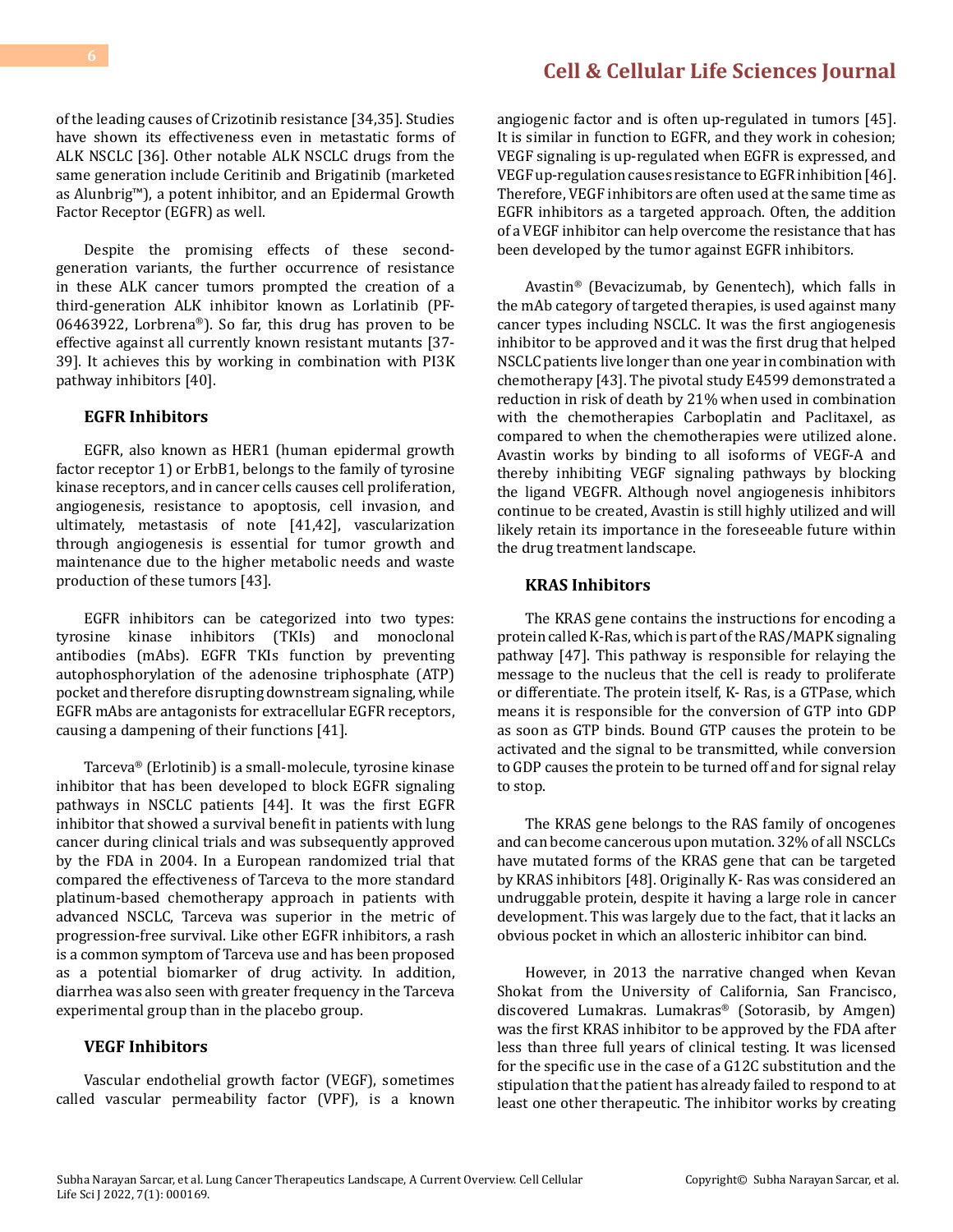an irreversible covalent bond that targets the sulfur group in the introduced cysteine. The approval of Lumakras has stimulated further research and development into other KRAS inhibitors for different mutants of the gene and will hopefully lead to novel therapeutics for patients diagnosed with NSCLC.

#### **Immunotherapy: Checkpoint blockade**

#### **Overview**

Current treatment protocols call for the  $1<sup>st</sup>$  line treatment of lung cancers with immune checkpoint inhibitors (ICIs), with or without chemotherapy [49]. ICIs represents a systemic approach to restoring immune-mediated anti-tumor activity. Pembrolizumab (Keytruda®; by Merck) is a PD-L1 blocking agent that has emerged as the immunotherapy of choice for NSCLC and other cancers, becoming the highest-selling cancer drug worldwide [50].

The development of ICIs represents collaboration between industry and scientists doing basic research. Dr. James P. Allison, Ph.D., of Texas, and Dr. Tasuku Honjo, MD, Ph.D., of Kyoto, Japan received the 2018 Nobel Prize in Physiology or Medicine for their pioneering work in discovering proteins that serve as breaks in the immune system [51]. Biologics targeting and releasing these breaks in the immune system became the first immune checkpoint inhibitors (ICIs).

ICI's application was the first time when immunotherapy had been successfully used to treat cancer. At that time, research was mostly dedicated to developing molecularly targeted drugs against cancer. However, the use of targeted therapies almost always leads to cancer drug resistance. ICIs can lead to long-lasting recoveries and a virtual cure for some patients. ICIs work on a systemic level to "turn up" the immune response so that T cells can recognize and destroy cancer cells [52].

The immune system is tightly controlled to be able to both respond to pathogens, yet also not attack the body's own tissues and cause autoimmune disease. CTLA-4 and PD-1 are two immune-cell surface receptors that serve as brakes on the immune system. Cancer takes advantage of these proteins to dampen further dampens the immune response and prevent the immune system from attacking cancer. Drugs developed to inhibit CTLA-4 and PD-1 represent the newest class of immunotherapies, ICIs [52].

#### **Safety Profile**

ICIs have a favorable safety profile as compared to most chemotherapy. However, as ICIs release the brakes on the immune cells, complications related to the immune system are possible. Most patients report some side effects, with the most common side effect including tiredness, diarrhea, pain in muscles and joints, and shortness of breath [53]. Special care should be given when administering ICIs to patients with pre-existing autoimmune disorders.

#### **Approval and Endpoints**

Due to their unique mechanism of action,<br>immunotherapies cannot be evaluated with the cannot be evaluated same endpoints as chemotherapies. As compared to chemotherapies, immunotherapies show significant effects after several weeks and improve overall survival rates in patients. Furthermore, some patients who respond well to ICIs experience sustained remission for more than 10 years, leading to a virtual "cure" [55].

These issues were important regulatory considerations during the clinical trial evaluation of the first FDA-approved ICI, ipilimumab. Ipilimumab was first evaluated for use in advanced melanoma but did not yield significant results when compared to chemotherapies using traditional endpoints. A pivotal study was needed in which Bristol Myers Squibb committed to measuring overall 5-year survival to show the dramatic effects of ICIs in patients who do respond Fellner C, et al. [53].

#### **FDA Approved Immunotherapies**

Ipilimumab (Yervoy®) developed by Bristol Myers Squibb and first validated by Dr. James Allison in his research lab at Berkeley is a CTLA-4 inhibitor. Ipilimumab was first developed to treat melanoma but is now indicated for many types of cancer. Pembrolizumab (Keytruda®; Merck) and nivolumab (Opdivo®; Bristol Myers Squibb) are PD-1 inhibitors also approved for many cancer subtypes. Keytruda is the highest-selling cancer drug worldwide, generating \$14.38 billion USD in 2020 [50].

ICIs can be used alone or in combination with other cancer therapies such as chemotherapies, targeted therapies, radiation therapies, and surgery. Keytruda can be used alone when a tumor cannot be respected by surgery and expresses high levels of PD-L1 [54]. PD-L1 is a biomarker used to determine the responsiveness of a patient to Keytruda and tumors that express little to no PD-L1 are difficult to treat using immunotherapies.

#### **Factors Influencing Response Rates**

For patients, immunotherapies often represent a favorable treatment modality. Immunotherapies generally lead to fewer side effects as compared to chemotherapy and targeted therapies, and treatments are less frequent (every 3 weeks for Keytruda).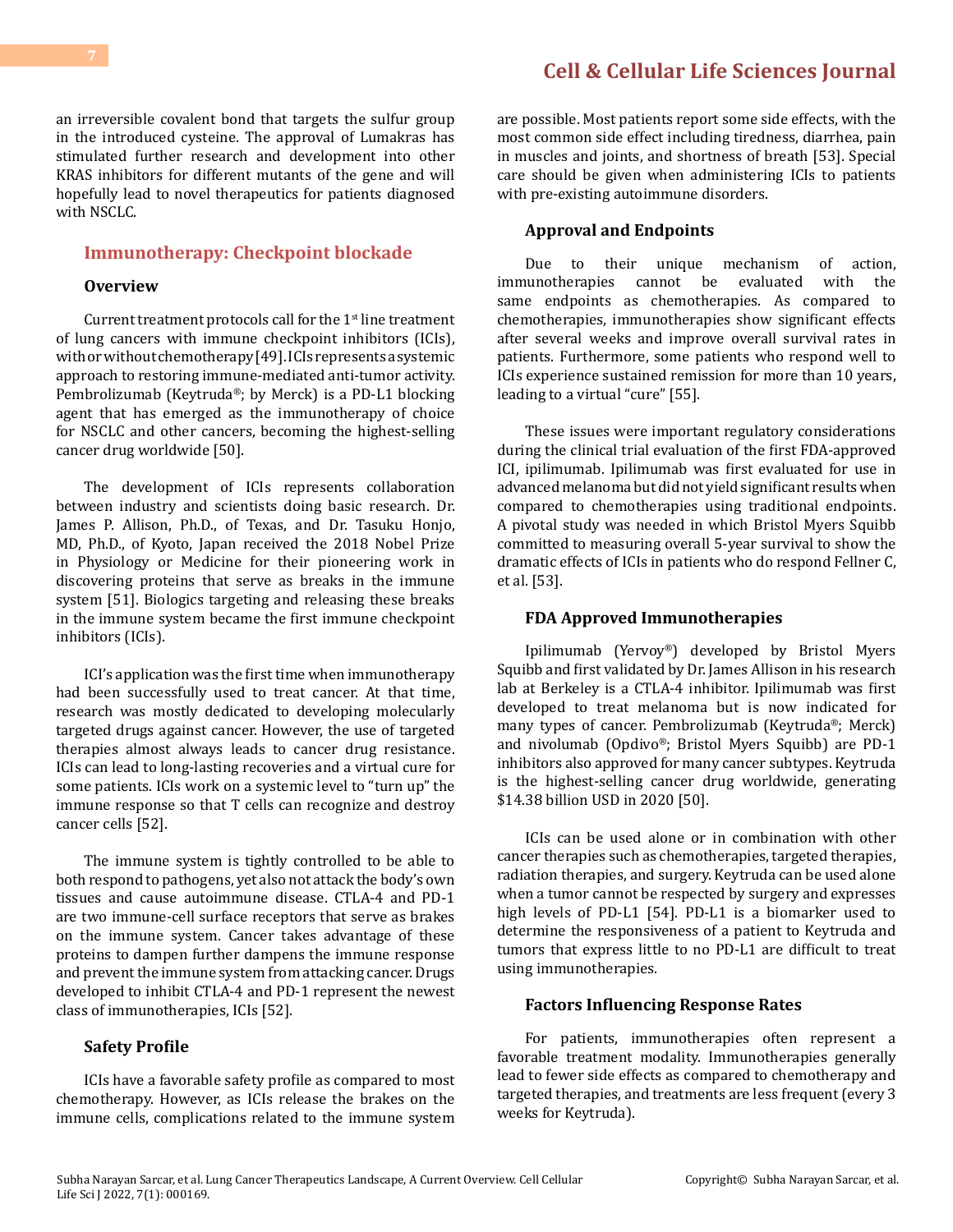However, response rates to immunotherapies can vary [56]. Certain types of cancer, such as melanoma can have a high response rate, up to nearly 60%. However, for lung cancers, the response rate is much lower, between 20-30%. Many factors influence this response rate, including the tumor mutational burden. Tumors with higher mutational burdens (defined as greater than or equal to 10 mutations per Mb DNA) have a higher response rate than those with a lower mutational burden. As such, the FDA has approved the use of PD-1 inhibitors for any solid tumor with a mutational burden greater than or equal to 10 mutations per Mb [56].

Another factor influencing response to immunotherapies is the gut micro biome and consumption of dietary fiber [57]. Patients on a high dietary fiber diet had increased response rates to ICIs. Furthermore, patients taking supplemental probiotics showed a lower response rate to ICIs. These results implicate the gut micro biome as a likely modulator of immune function and checkpoint inhibition of immune cells.

The tumor microenvironment is also a key player in modulating the immune response, and consequently response rates to ICIs. T cells must be able to differentiate and infiltrate the tumor microenvironment, in order to elicit a response. The tumor microenvironment prevents this by using complex stimulatory and inhibitory signaling pathways [58].

#### **Keytruda SCLC Withdrawal**

On March 1, 2022, Merck & Co., Inc. voluntarily withdrew the indication for pembrolizumab (Keytruda®) in small cell lung cancer (SCLC) [59]. This decision followed a lack of clinical data in showing significant increases in progressionfree or overall survival when Keytruda is used for SCLC in conjunction with platinum-based chemotherapy or after the use of platinum-based chemotherapy and another line of treatment.

Merck had initially been given accelerated approval for Keytruda by the FDA, under the condition that this approval would only continue given, that favorable data from postmarket surveillance is obtained. Failure to meet these requirements and based on the FDA's advice, Merck decided to withdraw this indication.

#### **Keytruda Patent Litigation**

Merck's best-selling cancer drug, Keytruda, faced patentinfringement litigation. In January 2017, Merck settled with Bristol-Myers Squibb and Ono Pharmaceutical. Merck paid \$625 million in cash to these two companies and agreed to pay a 6.5% royalty on Keytruda sales until December 2023 [60,61]. The patent-infringement case was mired in legal

### **[Cell & Cellular Life Sciences Journal](https://medwinpublishers.com/CCLSJ/)**

complexities stemming from overlapping patent families.

After this resolution, another lawsuit followed, this time in Japan and with Dr. Tasuku Honjo as the plaintiff. Dr. Honjo received the ½ share of the 2018 Nobel Prize in Physiology or Medicine for his discovery of the PD-1 receptor. Dr. Honjo claimed that we were not being fairly compensated for his discovery and his role in Ono Pharmaceutical's successful litigation against Merck. The dispute was eventually settled with Ono Pharmaceutical agreeing to pay Dr. Honjo 5 billion yen and donating 23 billion yen to Kyoto University, where Dr. Honjo made his breakthrough discovery [62,63].

#### **The Pipeline**

#### **New Therapies in Development**

In addition to the anticancer therapies mentioned above, there are a number of new therapies in various stages of preclinical and clinical development with hopes of reaching patient populations. These therapies, such as cancer vaccines, CAR-T therapy, and HeSPs, aim to target cancer without the limitations of existing treatment modalities and help to overcome drug resistance and therapeutic failure. They are described as follows:

#### **Cancer Vaccines**

Cancer vaccines are a novel form of immunotherapy where the immune system is selectively sensitized to an antigenic target. The goal of the cancer vaccine is to invoke an immune response to target the tumor tissue. Cancer vaccines have been developed against NSCLC but have been largely shown to be ineffective in phase II trials even though they have displayed a positive safety profile. There are four main vaccine targets: gangliosides, tumor-associated antigens (TAAs), cancer-testis antigens (CTAs), and normal cell antigens with higher expression in cancer [64].

These targets can be targeted in five cancer vaccine types, discussed below:

**Allogeneic Vaccines:** Allogeneic vaccines derive their antigens from cancer cells of another patient. Antigens are taken from a patient with a similar tumor type as another patient and injected into the other patient to elicit an immune response. One such vaccine, Belagenpumatucel-L, was made by a transfecting NSCLC cell line with the plasmid containing TGF-β2 antisense transgene [65]. Although phase II clinical trials were promising, phase III clinical trials failed to reach OS endpoints and were largely discontinued.

**Peptide/Protein Vaccines:** Peptide or protein vaccines are derived from recombinant antigens intended to facilitate an immunogenic response. One such example is CimaVax-EGF, which was developed in Cuba against NSCLC and is currently undergoing testing in the United States, among other countries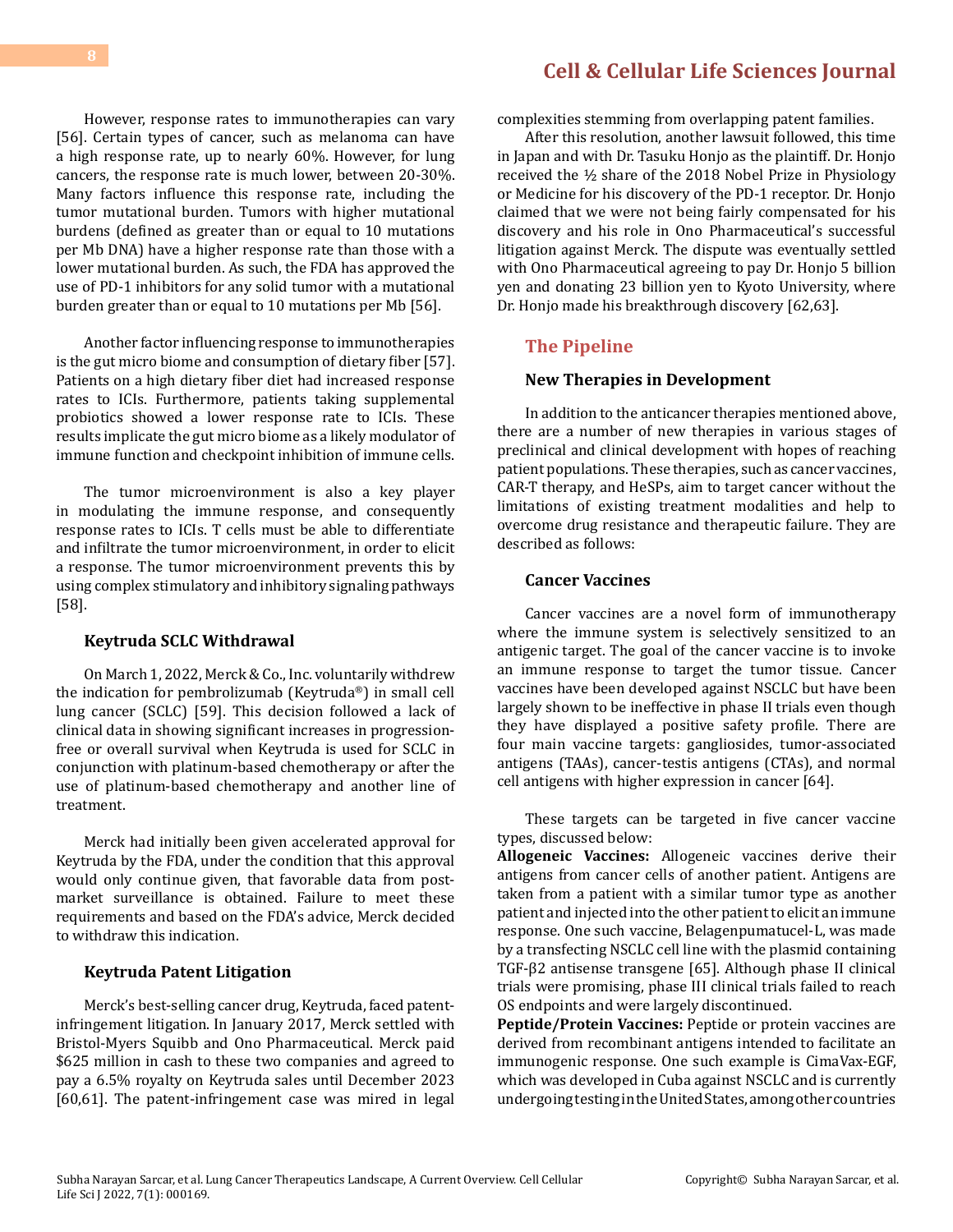[66]. CimaVax works by causing an immune response against epidermal growth factor (EGF). EGF overexpression is seen in cancer, and overexpression is seen in angiogenesis and metastatic factors such as migration and invasion properties of tumors. Targeting of EGFR (epidermal growth factor receptor) with small molecules such as gefitinib (Iressa $\degree$ , by AstraZeneca), erlotinib (Tarceva® , by Genentech), afatinib (Gilotrif°, by Boehringer Ingelheim), Osimertinib (Tagisso°, by AstraZeneca), and monoclonal anti-EGFR antibody Cetuximab (Erbitux® , by ImClone LLC) has seen varying degrees of success. CimaVax-EGF raises antibodies against EGF with lowers blood levels of EGF and prevents simulation of EGFR by EGF (EGF is EGFR's main ligand). Thus, CimaVax-EGF has the potential to be a successful preventative vaccine, with positive results seen in clinical trials in Cuba.

**Autologous Dendritic Cell Vaccines:** These are an emerging treatment modality in which the vaccines are made from the patient's own cells. Patient blood samples are taken from which immune cells are isolated. These cells are then cultured and then exposed to tumor antigens, thus creating antigen-presenting dendritic cells, which can be reinjected into the patient to facilitate an immune response against cancer. One such example is MIDRIXNEO-LUNG, which are currently in phase I clinical trials [67].

**DNA Vaccines:** DNA vaccines work by directly introducing a plasmid with a DNA sequence in order to have antigen production within the cell. An example of this is MAGEA3 (Melanoma antigen-A3, which is a cancer-testis antigen), is currently in Phase 1/2 clinical trials for NSCLC [68]. KRAS DNA vaccines have also been explored in mice, although the current biotech atmosphere seems to be more in the direction of small molecule KRAS inhibitors, such as Sotorasib (Lumakras® , by Amgen) and Adagrasib (by Mirati Therapeutics, Inc.) [69].

**Vector-Based Vaccines:** Vector-based vaccines make use of mainly viruses or bacteria to introduce antigens into the body in order to facilitate an immune response. An example is TG4010, which uses a viral vector that encodes MUC1 and IL2. This drug is currently in phase II and III clinical trials for NSCLC in combination therapy with the immunotherapy Nivolumab (Opdivo® , by Bristol Myers Squibb) [70].

### **CAR-T**

Chimeric antigen receptor T-cell, or CAR-T, therapy is a novel therapy that uses T-cells removed from the patient's blood that are genetically edited to incorporate specific antigen receptors on the surface. These CAR-T cells are then reinfused back into the patient's blood to hopefully elicit an immune response against cancer cells displaying that same antigen [71].

While CAR-T therapy has displayed many recent successes in non-solid tumors, solid tumors display

challenges making them resistant to CAR-T. Solid tumors display high antigen heterogeneity, which eludes CAR-T cell efficacy due to antigen specificity. Decreasing receptor antigen specificity could alleviate this issue but increased the risk for off-target interactions [72]. Additionally, both the surrounding collagen dense surrounding of the tumor and the tumor microenvironment pose challenges. Thus, it is unlikely to see success for CAR-T therapy in clinical solid lung tumors in the near future.

However, some success has been seen in mouse models [73]. Li and colleagues engineered T-cells to display EGFR antigen, which displayed anti-tumor efficacy in EGFR positive NSCLC xenografts in mice.

#### **Benefits Compared to Traditional Therapies**

Due to their unique mechanism of action that selectively starves cancer by targeting tumor bioenergetics, HeSPs represents a truly novel approach to cancer therapy. Unlike chemotherapies, which are toxic to all cells and cause many undesirable symptoms such as hair loss, infection, anemia, neuropathy, and chemo brain, HeSPs are unlikely to display such symptoms as healthy cells are not affected. Targeted therapies depend on the presence of targetable mutations, and in many lung cancer patients, these targets do not exist. Even in patients whose cancer displays these mutations, targeted therapy usually only works for a relatively short period of time. However, HeSPs due not depend on targetable mutations as they target the sum of many genetic alternations, thereby allowing them to be used regardless of cancer type. Immunotherapy is an emerging treatment modality with great success seen in a number of cancer models, however only 15-20% of patients usually respond, and it depends on certain immune markers and checkpoints that not all cancers display. CAR T-cell therapies, as discussed above, are largely unsuccessful in the treatment of solid tumors like lung cancer [77].

Moreover, all these mentioned treatment modalities have been shown to lead to treatment resistance and eventual therapeutic failure. However, preclinical studies have shown that HeSPs may be able to prevent and overcome drug resistance by targeting OXPHOS and improving the tumor microenvironment [74]. Therefore, HeSPs have the potential to be combined with existing treatment modalities to improve outcomes.

Currently, HeSPs are in preclinical development with hopes of entering IND-enabling studies soon. HemePro Therapeutics, which has the exclusive patent for HeSPs and is commercializing this drug, expects to file an IND and enter clinical trials by 2024.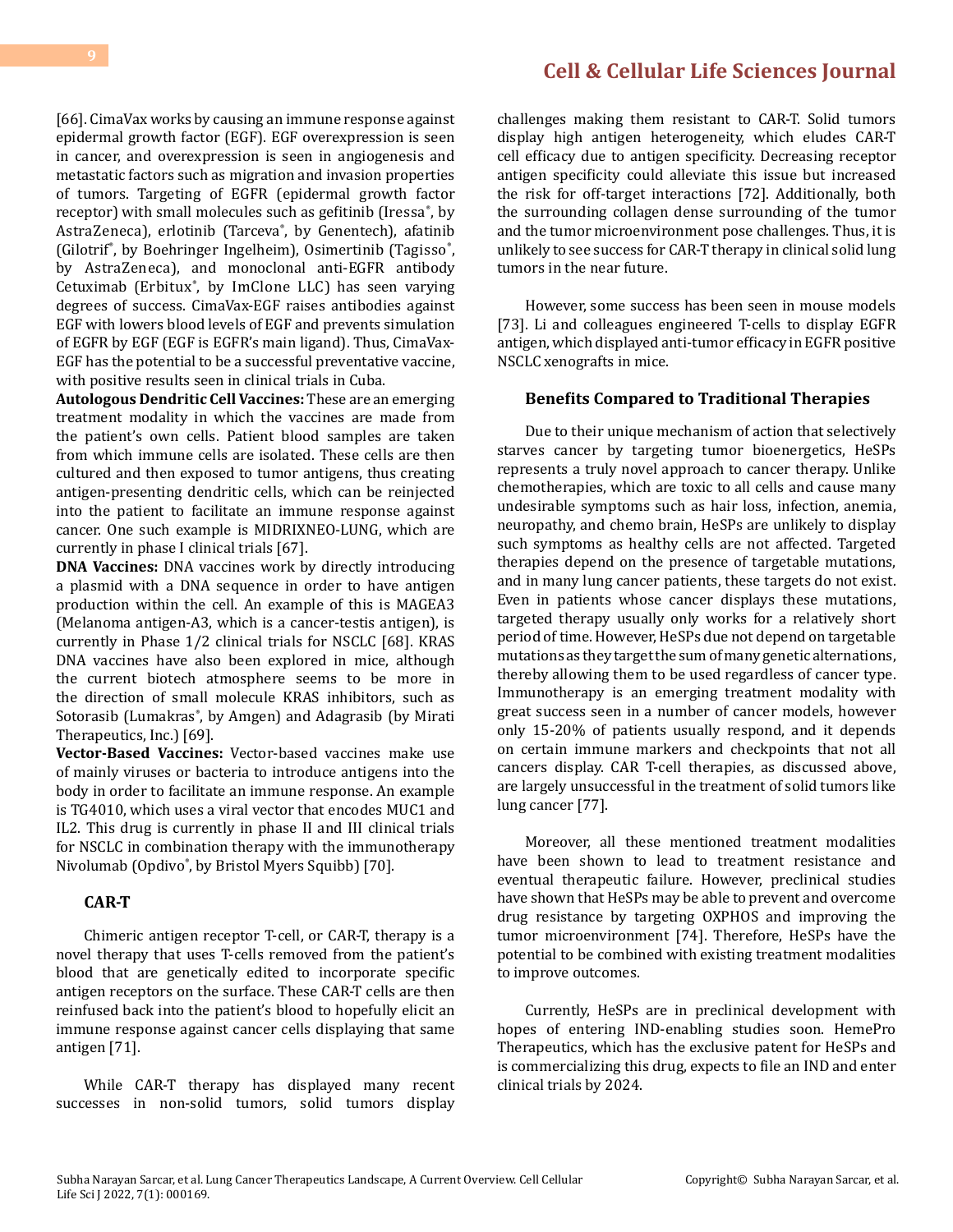### **Commercialization Efforts**

The global lung cancer therapeutic market is immense, projected at \$44.7 Billion by 2027 with a CAGR of 14.2 [78]. North America currently holds the largest share of this market, although this is projected to change. An aging population with a history of smoking is a major contributor to the lung cancer burden in North America.

However, this market share is likely to change as Asia Pacific is projected to grow with the fastest CAGR. More recent smoking habits and accumulation of wealth in developing countries will lead to both a demand for and the ability to buy lung cancer therapeutics. India and China are projected to make up the majority of this demand [78].

#### **Major Companies**

Major biotechnology companies dominating the lung cancer market include Merck, Bristol Myers Squibb, and Roche [79]. The dominance of Merck and Bristol Myers Squibb can be attributed in large part to their early development of key immunotherapy medications, namely Immune Checkpoint Inhibitors (ICIs). Merck currently produced the most successful and best-selling cancer drug in the world, Keytruda®, a PD-1 targeting antibody. Bristol Myers Squibb was the company to work on Immune Checkpoint Inhibitors and received the first FDA approval for use in melanoma in 2011 [80].

Roche's dominance depends on Avastin®, (generic: bevacizumab), an anti-VEGF (vascular endothelial growth factor) antibody that interferes with tumor angiogenesis, a tumor's ability to create new blood vessels to supply it with needed nutrients. Avastin effectively disrupts the tumor microenvironment and has been effective for a number of cancers, including lung cancers. The FDA approved Avastin for use in NSCLC patient who no longer responds to chemotherapies or targeted therapies in 2006 [81].

However, the patents for Avastin will expire in 2019 in the US and 2022 in Europe [82]. This means that competing drug companies are rapidly developing biosimilars that will likely diminish Avastin's market dominance. Zirabev® (bevacizumab-bvzr) made by Pfizer received FDA approval in 2019 as a biosimilar VEGF-inhibitor, with Avastin as the reference drug. Zirabev® is currently indicated for many types of non-small cell lung cancers [83].

#### **Major Research Institutions**

**MD Anderson:** The University of Texas MD Anderson Cancer Center is one of the largest and most influential cancer research centers in the US and worldwide. MD Anderson

is located in Houston, Texas and its mission statement is to "eliminate cancer in Texas, the nation, and worldwide" [84]. It is attempting to do this by integrating research with patient care, emphasizing both training of future physicians and scientists, and taking measures to prevent cancer on a societal level.

**Huntsman Cancer Institute:** The Huntsman Cancer Institute is another major research institution in both cancer research and cancer treatment. It is located in Salt Lake City, Utah, and is an NCI-designated cancer research facility. Huntsman Cancer Institute is dedicated to both basic and translational research, connecting doctors, patients, and researchers [85]. **Dana-Farber Cancer Institute:** The Dana-Farber Cancer Institute, located in Boston, Massachusetts is similarly involved in both research breakthroughs and patient care. Dana-Farber collaborates heavily with Harvard Medical School and the Harvard Comprehensive Cancer Center. Dana-Farber is currently hosting a number of influential clinical trials for Non-small cell lung cancers [86].

#### **Major Players**

**Dr. James P. Allison, PhD:** The Department of Immunology at MD Anderson has been extremely influential and is headed by Dr. James Allison, the Nobel-winning scientist who first discovered immune checkpoint blockage immunotherapies. Dr. Allison is the Chair of the Department of Immunology, Distinguished Chair for Cancer Research and Director of the Parker Institute for Cancer Research. His work has not only been influential in the early discovery of immunotherapies but rather also in their subsequent clinical development and current efforts to dramatically increase patient response rates to immunotherapy drugs [84].

**Mr. Robert M. Davis:** Robert M. Davis is the Chief Executive Officer and President of Merck. As the head of a large pharmaceutical company that holds a significant share of the global lung cancer market, he is a major player in this field. He is the ultimate person responsible for Merck's developmental programs and which drug candidates it wants to pursue. He is also responsible for Merck's acquisition of innovation through acquiring smaller biotech companies [87].

**Dr. Karen E. Knudsen, MDA, PhD:** Dr. Karen E. Knudsen is also a major field in cancer, including lung cancer, as the CEO of the American Cancer Society. The American Cancer Society is among the most important and influential organizations supporting, encouraging, and lobbying for cancer research. She is also on the board of advisors for the National Cancer Institute as well as the external advisory board of 12 NCIdesignated cancer centers [88].

#### **Conclusion**

Lung cancer remains a formidable disease that significantly impacts many people. Despite the approval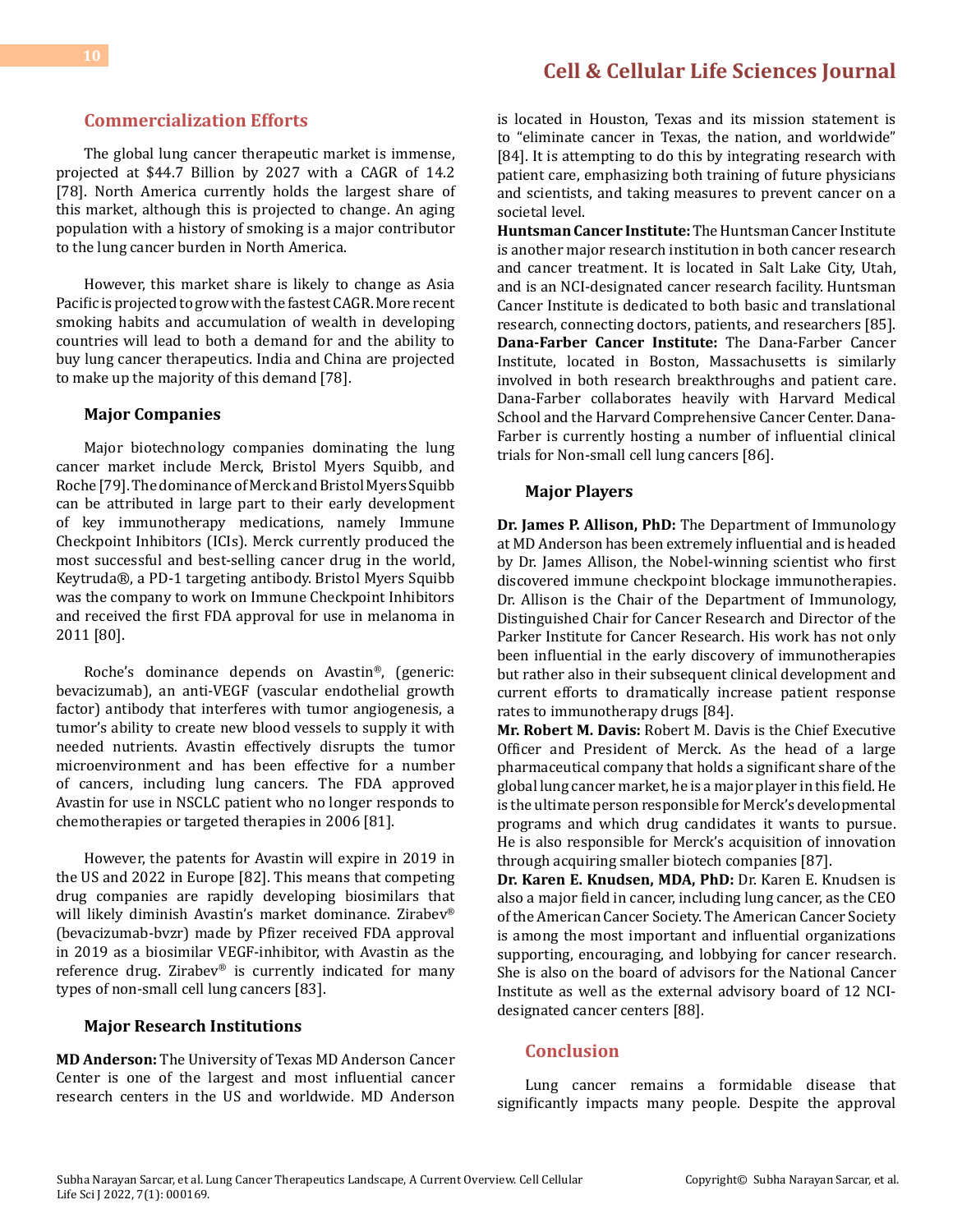of innovative treatments, the 5-year survival rate remains dismally low at under 25%. Clearly, new innovations and discoveries in cancer treatment are needed to significantly improve outcomes for patients.

In the 1980s, targeted therapies were heralded as the "magic bullet" of cancer therapy due to their targeted mechanisms of action. However, the use of targeted therapies almost always leads to resistance to these drugs and eventual therapeutic failure. Cancer is able to adapt and overcome targeted therapies due to the selection pressures that targeted specific mutations and proteins pose.

Much of the current landscape of cancer research is dedicated to the discovery of new cancer targets and the development of targeted therapies based on these. While the approval of each new targeted therapy represents millions of dollars and years of research, these drugs are only likely to add months to the life of lung cancer patients. Long-term remission remains elusive with the use of traditional targeted therapies and chemotherapies.

Immunotherapies dramatically changed the landscape of cancer therapy by harnessing the body's own immune cells to fight cancer. This approach led to long-term remission for some patients, with many fewer side effects than targeted therapies or chemotherapies. Furthermore, immunotherapies have now been approved for many subtypes of cancer. A lot of research is being done to expand the indication of immunotherapies and develop new strategies to target the immune system.

However, even this approach faces obstacles. CAR-T cell therapy, an immunotherapy, that uses a patient's own genetically engineered T cells, faces insurmountable obstacles in its use against solid tumors. Recently, Keytruda, the world's best-selling cancer drug and immunotherapy, lost its indication for small cell lung cancer.

Thus, we believe that innovative new cancer treatments stemming from basic research are needed to advance the lung cancer therapeutic landscape. It is likely that the future 'cures' for cancer are yet unknown, and that much basic scientific research is needed to discover the cancer cures of the future.

#### **References**

Life Sci J 2022, 7(1): 000169.

- 1. [Schabath MB, Cote ML \(2019\) Cancer Progress and](https://pubmed.ncbi.nlm.nih.gov/31575553/) [Priorities: Lung Cancer. Cancer Epidemiol Biomarkers](https://pubmed.ncbi.nlm.nih.gov/31575553/) [Prev 28\(10\): 1563-1579.](https://pubmed.ncbi.nlm.nih.gov/31575553/)
- 2. [\(2019b\) What Causes Lung Cancer?. American Cancer](https://www.cancer.org/cancer/lung-cancer/causes-risks-prevention/what-causes.html) [Society.](https://www.cancer.org/cancer/lung-cancer/causes-risks-prevention/what-causes.html)
- 3. [\(2019a\) Signs and Symptoms of Lung Cancer. American](https://www.cancer.org/cancer/lung-cancer/detection-diagnosis-staging/signs-symptoms.html) [Cancer Society](https://www.cancer.org/cancer/lung-cancer/detection-diagnosis-staging/signs-symptoms.html).
- 4. [\(2021a\) Lung Cancer Survival Rates. American Cancer](https://www.cancer.org/cancer/lung-cancer/detection-diagnosis-staging/survival-rates.html) [Society.](https://www.cancer.org/cancer/lung-cancer/detection-diagnosis-staging/survival-rates.html)
- 5. [\(2021\) What are the Risk Factors for Lung Cancer?.](https://www.cdc.gov/cancer/lung/basic_info/risk_factors.htm)  [Centers for Disease Control and Prevention.](https://www.cdc.gov/cancer/lung/basic_info/risk_factors.htm)
- 6. [\(2010\) How Tobacco Smoke Causes Disease: The Biology](https://www.ncbi.nlm.nih.gov/books/NBK53010/)  [and Behavioral Basis for Smoking-Attributable Disease:](https://www.ncbi.nlm.nih.gov/books/NBK53010/) [A Report of the Surgeon General. Centers for Disease](https://www.ncbi.nlm.nih.gov/books/NBK53010/) [Control and Prevention \(US\).](https://www.ncbi.nlm.nih.gov/books/NBK53010/)
- 7. [Knoch J, Kamenisch Y, Kubisch C, Berneburg M \(2012\)](https://pubmed.ncbi.nlm.nih.gov/22436139/) [Rare hereditary diseases with defects in DNA-repair. Eur](https://pubmed.ncbi.nlm.nih.gov/22436139/) [J Dermatol 22\(4\): 443-455.](https://pubmed.ncbi.nlm.nih.gov/22436139/)
- 8. [\(2021b\) Tests for Lung Cancer. American Cancer Society.](https://www.cancer.org/cancer/lung-cancer/detection-diagnosis-staging/how-diagnosed.html)
- 9. [Zhang YL, Yuan JQ, Wang KF, Fu XH, Han XR, et al. \(2016\)](https://pubmed.ncbi.nlm.nih.gov/27738317/) [The prevalence of EGFR mutation in patients with non](https://pubmed.ncbi.nlm.nih.gov/27738317/)[small cell lung cancer: a systematic review and meta](https://pubmed.ncbi.nlm.nih.gov/27738317/)[analysis. Oncotarget 7\(48\): 78985-78993.](https://pubmed.ncbi.nlm.nih.gov/27738317/)
- 10. [Dela Cruz, CS, Tanoue LT, Matthay RA \(2011\) Lung](https://pubmed.ncbi.nlm.nih.gov/22054876/)  [Cancer: Epidemiology, Etiology, and Prevention. Clinics](https://pubmed.ncbi.nlm.nih.gov/22054876/)  [Chest Med 32\(4\): 605-644.](https://pubmed.ncbi.nlm.nih.gov/22054876/)
- 11. [Scagliotti G, Novello S \(2003\) Adjuvant chemotherapy](https://pubmed.ncbi.nlm.nih.gov/14611914/)  [after complete resection for early stage NSCLC. Lung](https://pubmed.ncbi.nlm.nih.gov/14611914/) [Cancer 42\(S1\): S47-S51.](https://pubmed.ncbi.nlm.nih.gov/14611914/)
- 12. Parashar B, Arora S, Wernicke AG (2013) Radiation therapy for early stage lung cancer. Semin Intervent Radiol 30(2): 185-190.
- 13. [Brown S, Banfill K, Aznar MC, Whitehurst P, Faivre Finn C](https://pubmed.ncbi.nlm.nih.gov/31535580/) [\(2019\) The Evolving Role of Radiotherapy in Non-Small](https://pubmed.ncbi.nlm.nih.gov/31535580/)  [Cell Lung Cancer. Br J Radiol 92\(1104\): 20190524.](https://pubmed.ncbi.nlm.nih.gov/31535580/)
- 14. [Bakiu E, Telhaj E, Kozma E, Ruçi F, Malkaj P \(2013\)](https://pubmed.ncbi.nlm.nih.gov/24167395/) [Comparison of 3D CRT and IMRT Tratment Plans. Acta](https://pubmed.ncbi.nlm.nih.gov/24167395/)  [inform Med 21\(3\): 211-212.](https://pubmed.ncbi.nlm.nih.gov/24167395/)
- 15. [Saadeddin A \(2012\) Radiotherapy for NSCLC: Review of](https://www.sciencedirect.com/science/article/pii/S1876034112000962) [conventional and new treatment techniques. Journal of](https://www.sciencedirect.com/science/article/pii/S1876034112000962) [Infection and Public Health 5\(S1\): S45-S49.](https://www.sciencedirect.com/science/article/pii/S1876034112000962)
- 16. [Timmerman R, McGarry R, Yiannoutsos C, Papiez L,](https://pubmed.ncbi.nlm.nih.gov/17050868/) [Tudor K, et al. \(2006\) Excessive toxicity when treating](https://pubmed.ncbi.nlm.nih.gov/17050868/)  [central tumors in a phase II study of stereotactic body](https://pubmed.ncbi.nlm.nih.gov/17050868/) [radiation therapy for medically inoperable early-stage](https://pubmed.ncbi.nlm.nih.gov/17050868/)  [lung cancer. J Clin Oncol 24\(30\): 4833-4839.](https://pubmed.ncbi.nlm.nih.gov/17050868/)
- 17. [Soliman H, Das S, Larson DA, Sahgal A \(2016\) Stereotactic](https://pubmed.ncbi.nlm.nih.gov/26848525/)  [radiosurgery \(SRS\) in the modern management of](https://pubmed.ncbi.nlm.nih.gov/26848525/)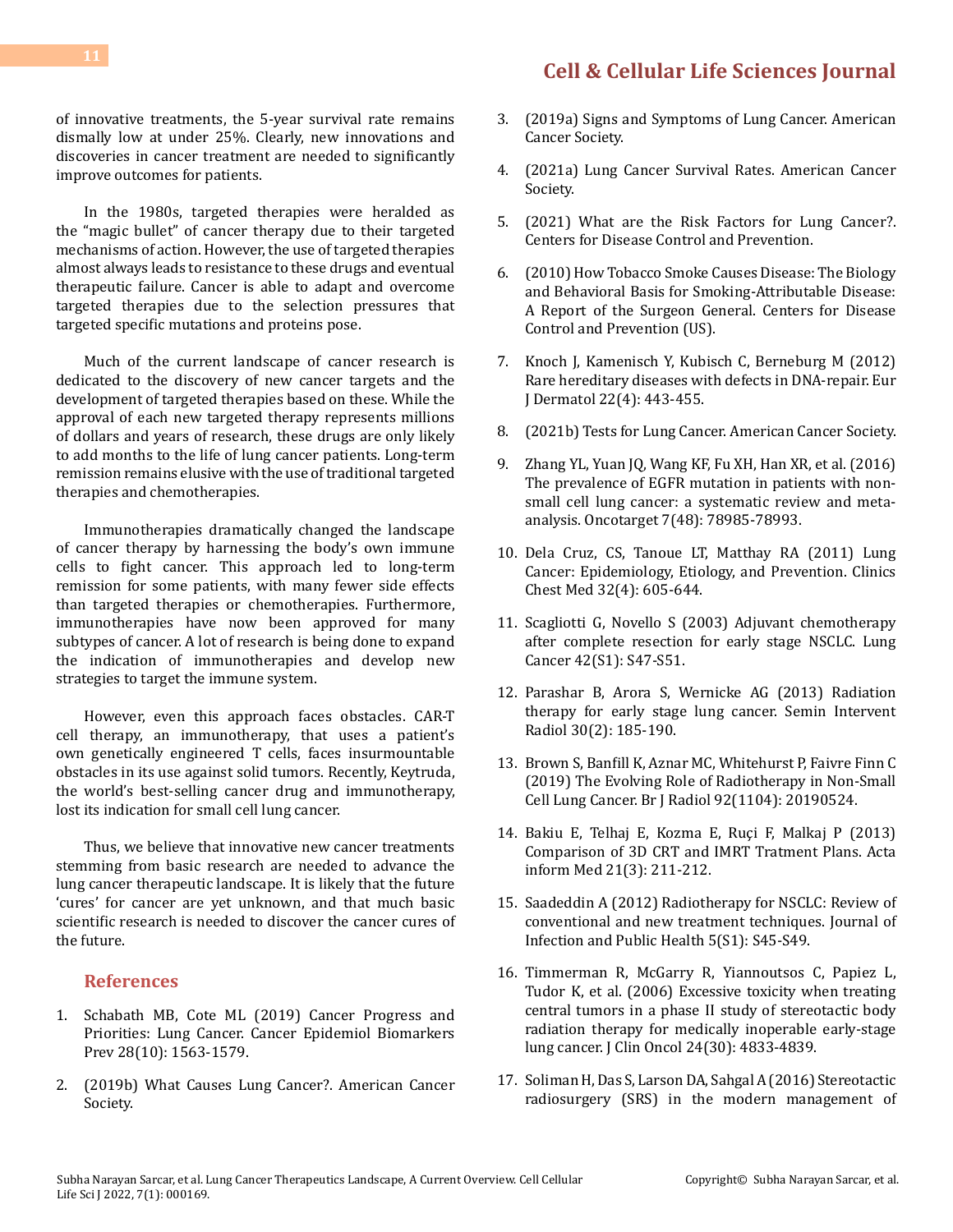[patients with brain metastases. Oncotarget 7\(11\):](https://pubmed.ncbi.nlm.nih.gov/26848525/) [12318-12330.](https://pubmed.ncbi.nlm.nih.gov/26848525/)

- 18. [Löbrich M, Kiefer J \(2006. Assessing the likelihood of](https://onlinelibrary.wiley.com/doi/10.1002/ijc.21782) [severe side effects in radiotherapy. International Journal](https://onlinelibrary.wiley.com/doi/10.1002/ijc.21782) [of Cancer 118\(11\): 2652-2656](https://onlinelibrary.wiley.com/doi/10.1002/ijc.21782).
- 19. [Rossi A, Di Maio M \(2016\) Platinum-based chemotherapy](https://pubmed.ncbi.nlm.nih.gov/27010977/) [in advanced non-small-cell lung cancer: optimal number](https://pubmed.ncbi.nlm.nih.gov/27010977/) [of treatment cycles. Expert Rev Anticancer Ther 16\(6\):](https://pubmed.ncbi.nlm.nih.gov/27010977/) [653-660.](https://pubmed.ncbi.nlm.nih.gov/27010977/)
- 20. [Yang S, Zhang Z, Wang Q \(2019\) Emerging therapies for](https://jhoonline.biomedcentral.com/articles/10.1186/s13045-019-0736-3) [small cell lung cancer. Journal of Hematology & Oncology](https://jhoonline.biomedcentral.com/articles/10.1186/s13045-019-0736-3) [12\(1\): 47-47.](https://jhoonline.biomedcentral.com/articles/10.1186/s13045-019-0736-3)
- 21. [Rollins KD, Lindley C \(2005\) Pemetrexed: A multitargeted](https://pubmed.ncbi.nlm.nih.gov/16291410/) [antifolate. Clin Ther 27\(9\): 1343-1382](https://pubmed.ncbi.nlm.nih.gov/16291410/).
- 22. [Belani CP \(1998\) Paclitaxel/Carboplatin in the Treatment](https://pubmed.ncbi.nlm.nih.gov/9516617/) [of Non-Small-Cell Lung Cancer. Oncology \(Williston](https://pubmed.ncbi.nlm.nih.gov/9516617/) [Park\) 12\(1 S2\): 74-79.](https://pubmed.ncbi.nlm.nih.gov/9516617/)
- 23. [Schiller JH, Harrington D, Belani CP, Langer C, Sandler A,](https://pubmed.ncbi.nlm.nih.gov/11784875/) [et al. \(2002\) Comparison of four chemotherapy regimens](https://pubmed.ncbi.nlm.nih.gov/11784875/) [for advanced non-small-cell lung cancer. N Engl J Med](https://pubmed.ncbi.nlm.nih.gov/11784875/) [346\(2\): 92-98.](https://pubmed.ncbi.nlm.nih.gov/11784875/)
- 24. [Ramalingam S, Belani CP \(2002\) Taxanes for advanced](https://www.tandfonline.com/doi/abs/10.1517/14656566.3.12.1693) [non-small cell lung cancer. Expert Opin Pharmacother](https://www.tandfonline.com/doi/abs/10.1517/14656566.3.12.1693) [3\(12\): 1693-1709.](https://www.tandfonline.com/doi/abs/10.1517/14656566.3.12.1693)
- 25. [Hanna N, Shepherd FA, Fossella FV, Pereira JR, De Marinis](https://pubmed.ncbi.nlm.nih.gov/15117980/) [F, et al. \(2004\) Randomized phase III trial of pemetrexed](https://pubmed.ncbi.nlm.nih.gov/15117980/) [versus docetaxel in patients with non-small-cell lung](https://pubmed.ncbi.nlm.nih.gov/15117980/) [cancer previously treated with chemotherapy. J Clin](https://pubmed.ncbi.nlm.nih.gov/15117980/) [Oncol 22\(9\): 1589-1597.](https://pubmed.ncbi.nlm.nih.gov/15117980/)
- 26. [Conklin KA \(2004\) Chemotherapy-Associated Oxidative](https://journals.sagepub.com/doi/10.1177/1534735404270335) [Stress: Impact on Chemotherapeutic Effectiveness.](https://journals.sagepub.com/doi/10.1177/1534735404270335) [Integrative Cancer Therapies 3\(4\): 294-300.](https://journals.sagepub.com/doi/10.1177/1534735404270335)
- 27. [Aslam MS, Naveed S, Ahmed A, Abbas Z, Gull I, et al.](https://www.scirp.org/journal/paperinformation.aspx?paperid=48061) [\(2014\) Side Effects of Chemotherapy in Cancer Patients](https://www.scirp.org/journal/paperinformation.aspx?paperid=48061) [and Evaluation of Patients Opinion about Starvation](https://www.scirp.org/journal/paperinformation.aspx?paperid=48061) [Based Differential Chemotherapy. Journal of Cancer](https://www.scirp.org/journal/paperinformation.aspx?paperid=48061) [Therapy 5\(8\): 817-822.](https://www.scirp.org/journal/paperinformation.aspx?paperid=48061)
- 28. [Cui H, Arnst K, Miller DD, Li W \(2020\) Recent Advances](https://pubmed.ncbi.nlm.nih.gov/33243106/) [in Elucidating Paclitaxel Resistance Mechanisms in Non](https://pubmed.ncbi.nlm.nih.gov/33243106/)[small Cell Lung Cancer and Strategies to Overcome Drug](https://pubmed.ncbi.nlm.nih.gov/33243106/) [Resistance. Curr Med Chem 27\(39\): 6573-6595.](https://pubmed.ncbi.nlm.nih.gov/33243106/)
- 29. [\(2020\) Targeted Therapy to Treat Cancer. National](https://www.cancer.gov/about-cancer/treatment/types/targeted-therapies) [Cancer Institute.](https://www.cancer.gov/about-cancer/treatment/types/targeted-therapies)
- 30. [Wu J, Savooji J, Liu D \(2016\) Second and third-generation](https://pubmed.ncbi.nlm.nih.gov/26951079/)

[ALK inhibitors for non-small cell lung cancer. J Hemat](https://pubmed.ncbi.nlm.nih.gov/26951079/) [Oncol 9\(1\): 19.](https://pubmed.ncbi.nlm.nih.gov/26951079/)

- 31. [Kwak EL, Bang YJ, Camidge DR, Shaw AT, Solomon B,](https://pubmed.ncbi.nlm.nih.gov/20979469/)  [et al. \(2010\) Anaplastic Lymphoma Kinase Inhibition](https://pubmed.ncbi.nlm.nih.gov/20979469/)  [in Non-Small-Cell Lung Cancer. N Engl J Med 363\(18\):](https://pubmed.ncbi.nlm.nih.gov/20979469/) [1693-1703.](https://pubmed.ncbi.nlm.nih.gov/20979469/)
- 32. [Awad MM, Shaw AT \(2014\) ALK Inhibitors in Non-](https://pubmed.ncbi.nlm.nih.gov/25322323/)[Small Cell Lung Cancer: Crizotinib and Beyond. Clin Adv](https://pubmed.ncbi.nlm.nih.gov/25322323/)  [Hematol Oncol 12\(7\): 429-439.](https://pubmed.ncbi.nlm.nih.gov/25322323/)
- 33. [Shaw AT, Kim DW, Nakagawa K, Seto T, Crinó L, et al.](https://pubmed.ncbi.nlm.nih.gov/23724913/)  [\(2013\) Crizotinib versus chemotherapy in advanced](https://pubmed.ncbi.nlm.nih.gov/23724913/) [ALK-positive lung cancer. N Engl J Med 368\(25\): 2385-](https://pubmed.ncbi.nlm.nih.gov/23724913/) [2394.](https://pubmed.ncbi.nlm.nih.gov/23724913/)
- 34. [Kinoshita K, Asoh K, Furuichi N, Ito T, Kawada H, et al.](https://pubmed.ncbi.nlm.nih.gov/22225917/)  [\(2012\) Design and synthesis of a highly selective, orally](https://pubmed.ncbi.nlm.nih.gov/22225917/)  [active and potent anaplastic lymphoma kinase inhibitor](https://pubmed.ncbi.nlm.nih.gov/22225917/) [\(CH5424802\). Bio org Med Chem 20\(3\): 1271-1280.](https://pubmed.ncbi.nlm.nih.gov/22225917/)
- 35. [Sakamoto H, Tsukaguchi T, Hiroshima S, Kodama T,](https://pubmed.ncbi.nlm.nih.gov/21575866/)  [Kobayashi T, et al. \(2011\) CH5424802, a selective ALK](https://pubmed.ncbi.nlm.nih.gov/21575866/)  [inhibitor capable of blocking the resistant gatekeeper](https://pubmed.ncbi.nlm.nih.gov/21575866/) [mutant. Cancer Cell 19\(5\): 679-690.](https://pubmed.ncbi.nlm.nih.gov/21575866/)
- 36. [Gadgeel SM, Gandhi L, Riely GJ, Chiappori AA, West](https://pubmed.ncbi.nlm.nih.gov/25153538/)  [HL, et al. \(2014\) Safety and activity of alectinib against](https://pubmed.ncbi.nlm.nih.gov/25153538/)  [systemic disease and brain metastases in patients with](https://pubmed.ncbi.nlm.nih.gov/25153538/)  [crizotinib-resistant ALK-rearranged non-small-cell lung](https://pubmed.ncbi.nlm.nih.gov/25153538/)  [cancer \(AF-002JG\): results from the dose-finding portion](https://pubmed.ncbi.nlm.nih.gov/25153538/) [of a phase 1/2 study. Lancet Oncol 15\(10\): 1119-1128.](https://pubmed.ncbi.nlm.nih.gov/25153538/)
- 37. [Infarinato NR, Park JH, Krytska K, Ryles HT, Sano R,](https://pubmed.ncbi.nlm.nih.gov/26554404/)  [et al. \(2016\) The ALK/ROS1 Inhibitor PF-06463922](https://pubmed.ncbi.nlm.nih.gov/26554404/) [Overcomes Primary Resistance to Crizotinib in ALK-](https://pubmed.ncbi.nlm.nih.gov/26554404/)[Driven Neuroblastoma. Cancer Discov 6\(1\): 96-107.](https://pubmed.ncbi.nlm.nih.gov/26554404/)
- 38. [Tucker ER, Danielson LS, Innocenti P, Chesler L \(2015\)](https://pubmed.ncbi.nlm.nih.gov/26122839/) [Tackling Crizotinib Resistance: The Pathway from Drug](https://pubmed.ncbi.nlm.nih.gov/26122839/) [Discovery to the Pediatric Clinic. Cancer Res 75\(14\):](https://pubmed.ncbi.nlm.nih.gov/26122839/) [2770-2774.](https://pubmed.ncbi.nlm.nih.gov/26122839/)
- 39. [Zou HY, Friboulet L, Kodack DP, Engstrom LD, Li Q,](https://pubmed.ncbi.nlm.nih.gov/26144315/) [et al. \(2015\) PF-06463922, an ALK/ROS1 Inhibitor,](https://pubmed.ncbi.nlm.nih.gov/26144315/)  [Overcomes Resistance to First and Second Generation](https://pubmed.ncbi.nlm.nih.gov/26144315/) [ALK Inhibitors in Preclinical Models. Cancer Cell 28\(1\):](https://pubmed.ncbi.nlm.nih.gov/26144315/) [70-81.](https://pubmed.ncbi.nlm.nih.gov/26144315/)
- 40. [Wei P, Qiu M, Lee N, Cao J, Wang H, et al. \(2015\) Abstract](https://aacrjournals.org/cancerres/article/75/15_Supplement/764/604948/Abstract-764-Rational-combination-of-PF-06463922)  [764: Rational combination of PF-06463922 \(next](https://aacrjournals.org/cancerres/article/75/15_Supplement/764/604948/Abstract-764-Rational-combination-of-PF-06463922)[generation ALK inhibitor\) with PI3K pathway inhibitors](https://aacrjournals.org/cancerres/article/75/15_Supplement/764/604948/Abstract-764-Rational-combination-of-PF-06463922)  [overcomes ALKi resistance in EML4-ALK+ NSCLC](https://aacrjournals.org/cancerres/article/75/15_Supplement/764/604948/Abstract-764-Rational-combination-of-PF-06463922) [models. Cancer Research 75\(S 15\): 764-764.](https://aacrjournals.org/cancerres/article/75/15_Supplement/764/604948/Abstract-764-Rational-combination-of-PF-06463922)
- 41. [Gerber DE \(2008\) EGFR Inhibition in the Treatment of](https://pubmed.ncbi.nlm.nih.gov/19562083/)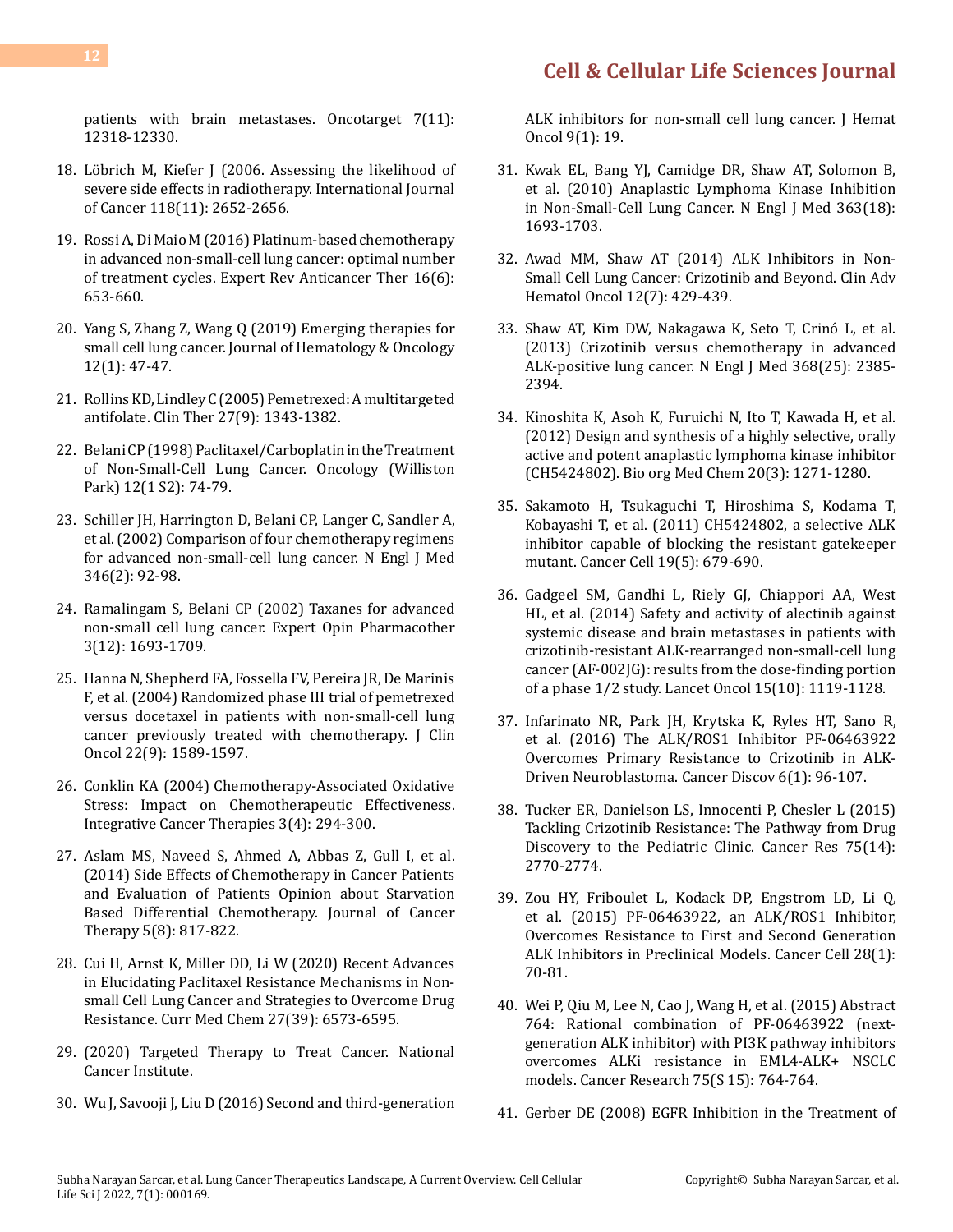[Non-Small Cell Lung Cancer. Drug Dev Res 69\(6\): 359-](https://pubmed.ncbi.nlm.nih.gov/19562083/) [372.](https://pubmed.ncbi.nlm.nih.gov/19562083/)

- 42. [Schreiber AB, Winkler ME, Derynck R \(1986\)](https://www.science.org/doi/10.1126/science.2422759) [Transforming growth factor-alpha: a more potent](https://www.science.org/doi/10.1126/science.2422759) [angiogenic mediator than epidermal growth factor.](https://www.science.org/doi/10.1126/science.2422759) [Science 232\(4755\): 1250-1253.](https://www.science.org/doi/10.1126/science.2422759)
- 43. [Garcia J, Hurwitz HI, Sandler AB, Miles D, Coleman RL, et](https://www.cancertreatmentreviews.com/article/S0305-7372(20)30055-4/fulltext) [al. \(2020\) Bevacizumab \(Avastin](https://www.cancertreatmentreviews.com/article/S0305-7372(20)30055-4/fulltext)® ) in cancer treatment: [A review of 15 years of clinical experience and future](https://www.cancertreatmentreviews.com/article/S0305-7372(20)30055-4/fulltext) [outlook. Cancer Treatment Reviews 86: 102017.](https://www.cancertreatmentreviews.com/article/S0305-7372(20)30055-4/fulltext)
- 44. [\(2003\) Tarceva Small Molecule EGFR-Tyrosine Kinase](https://www.clinicaltrialsarena.com/projects/tarceva/) [Inhibitor for Cancer. Clinical Trials Arena.](https://www.clinicaltrialsarena.com/projects/tarceva/)
- 45. [Duffy AM, David BH, Harmey JH \(2013\) Vascular](https://www.ncbi.nlm.nih.gov/books/NBK6482/) [Endothelial Growth Factor \(VEGF\) and Its Role in Non-](https://www.ncbi.nlm.nih.gov/books/NBK6482/)[Endothelial Cells: Autocrine Signalling by VEGF. Madame](https://www.ncbi.nlm.nih.gov/books/NBK6482/) [Curie Bioscience Database.](https://www.ncbi.nlm.nih.gov/books/NBK6482/)
- 46. [Tabernero J \(2007\) The role of VEGF and EGFR inhibition:](https://aacrjournals.org/mcr/article/5/3/203/233155/The-Role-of-VEGF-and-EGFR-Inhibition-Implications) [implications for combining anti-VEGF and anti-EGFR](https://aacrjournals.org/mcr/article/5/3/203/233155/The-Role-of-VEGF-and-EGFR-Inhibition-Implications) [agents. Mol Cancer Res 5\(3\): 203-220.](https://aacrjournals.org/mcr/article/5/3/203/233155/The-Role-of-VEGF-and-EGFR-Inhibition-Implications)
- 47. (2017) KRAS Gene. Medline Plus.
- 48. [Sheridan C \(2021\) Oncologists greet Lumakras: the](https://pubmed.ncbi.nlm.nih.gov/34504350/) [world's first KRAS inhibitor. Nat Biotechnol 39\(9\): 1032-](https://pubmed.ncbi.nlm.nih.gov/34504350/) [1034.](https://pubmed.ncbi.nlm.nih.gov/34504350/)
- 49. [Nasser NJ, Gorenberg M, Agbarya A \(2020\) First line](https://www.mdpi.com/1424-8247/13/11/373) [Immunotherapy for Non-Small Cell Lung Cancer.](https://www.mdpi.com/1424-8247/13/11/373) [Pharmaceuticals 13\(11\): 373](https://www.mdpi.com/1424-8247/13/11/373).
- 50. [\(2021\) Leading cancer drugs worldwide by revenue in](https://www.statista.com/statistics/288538/top-cancer-drugs-based-on-revenue/) [2020. Statista.](https://www.statista.com/statistics/288538/top-cancer-drugs-based-on-revenue/)
- 51. [\(2018\) Press release: The Nobel Prize in Physiology or](https://www.nobelprize.org/prizes/medicine/2018/press-release/) [Medicine. The Nobel Assembly at Karolinska Institute.](https://www.nobelprize.org/prizes/medicine/2018/press-release/)
- 52. [Ribas A, Wolchok Jedd D \(2018\) Cancer immunotherapy](https://pubmed.ncbi.nlm.nih.gov/29567705/) [using checkpoint blockade. Science 359\(6382\): 1350-](https://pubmed.ncbi.nlm.nih.gov/29567705/) [1355](https://pubmed.ncbi.nlm.nih.gov/29567705/).
- 53. [Fellner C \(2012\) Ipilimumab \(yervoy\) prolongs survival](https://pubmed.ncbi.nlm.nih.gov/23066344/) [in advanced melanoma: serious side effects and a hefty](https://pubmed.ncbi.nlm.nih.gov/23066344/) [price tag may limit its use. A peer-reviewed journal for](https://pubmed.ncbi.nlm.nih.gov/23066344/) [formulary management 37\(9\): 503-530.](https://pubmed.ncbi.nlm.nih.gov/23066344/)
- 54. [\(2022b\) Side effects may occur while taking KEYTRUDA.](https://www.keytruda.com/side-effects/) [Merck.](https://www.keytruda.com/side-effects/)
- 55. [Ascierto PA, Del Vecchio M, Mackiewicz A, Robert C,](https://pubmed.ncbi.nlm.nih.gov/32503946/) [Chiarion-Sileni V, et al. \(2020\) Overall Survival at 5 Years](https://pubmed.ncbi.nlm.nih.gov/32503946/) [of Follow-Up in a Phase III Trial Comparing Ipilimumab](https://pubmed.ncbi.nlm.nih.gov/32503946/) [10 Mg/Kg with 3 Mg/Kg in Patients with Advanced](https://pubmed.ncbi.nlm.nih.gov/32503946/)

[Melanoma. J Immunother Cancer 8\(1\): e000391.](https://pubmed.ncbi.nlm.nih.gov/32503946/)

- 56. [Valero C, Lee M, Hoen D, Zehir A, Berger MF, et al.](https://pubmed.ncbi.nlm.nih.gov/33599686/)  [\(2021\) Response Rates to Anti-PD-1 Immunotherapy](https://pubmed.ncbi.nlm.nih.gov/33599686/)  [in Microsatellite-Stable Solid Tumors With 10 or More](https://pubmed.ncbi.nlm.nih.gov/33599686/) [Mutations per Megabase. JAMA Oncol 7\(5\): 739-743.](https://pubmed.ncbi.nlm.nih.gov/33599686/)
- 57. [Spencer CN, McQuade JL, Gopalakrishnan V, McCulloch](https://pubmed.ncbi.nlm.nih.gov/34941392/)  [JA, Vetizou M, et al. \(2021\) Dietary fiber and probiotics](https://pubmed.ncbi.nlm.nih.gov/34941392/) [influence the gut microbiome and melanoma](https://pubmed.ncbi.nlm.nih.gov/34941392/)  [immunotherapy response. Science 374\(6575\): 1632-](https://pubmed.ncbi.nlm.nih.gov/34941392/) [1640.](https://pubmed.ncbi.nlm.nih.gov/34941392/)
- 58. [Sharma P, Allison JP \(2015\) The future of immune](https://pubmed.ncbi.nlm.nih.gov/25838373/)  [checkpoint therapy. Science 348\(6230\): 56-61.](https://pubmed.ncbi.nlm.nih.gov/25838373/)
- 59. [\(2021\) Merck Provides Update on KEYTRUDA](https://www.merck.com/news/merck-provides-update-on-keytruda-pembrolizumab-indication-in-metastatic-small-cell-lung-cancer-in-the-us/)® [\(pembrolizumab\) Indication in Metastatic Small Cell](https://www.merck.com/news/merck-provides-update-on-keytruda-pembrolizumab-indication-in-metastatic-small-cell-lung-cancer-in-the-us/) [Lung Cancer in the US. Merck.](https://www.merck.com/news/merck-provides-update-on-keytruda-pembrolizumab-indication-in-metastatic-small-cell-lung-cancer-in-the-us/)
- 60. [\(2017\) Bristol-Myers Squibb and Ono Pharmaceutical](https://news.bms.com/news/details/2017/Bristol-Myers-Squibb-and-Ono-Pharmaceutical-Company-Enter-Settlement-and-License-Agreement-with-Merck-to-Resolve-PD-1-Antibody-Patent-Litigation/default.aspx)  [Company Enter Settlement and License Agreement](https://news.bms.com/news/details/2017/Bristol-Myers-Squibb-and-Ono-Pharmaceutical-Company-Enter-Settlement-and-License-Agreement-with-Merck-to-Resolve-PD-1-Antibody-Patent-Litigation/default.aspx) [with Merck to Resolve PD-1 Antibody Patent Litigation.](https://news.bms.com/news/details/2017/Bristol-Myers-Squibb-and-Ono-Pharmaceutical-Company-Enter-Settlement-and-License-Agreement-with-Merck-to-Resolve-PD-1-Antibody-Patent-Litigation/default.aspx)  [Bristol Myers Squibb.](https://news.bms.com/news/details/2017/Bristol-Myers-Squibb-and-Ono-Pharmaceutical-Company-Enter-Settlement-and-License-Agreement-with-Merck-to-Resolve-PD-1-Antibody-Patent-Litigation/default.aspx)
- 61. [\(2017\) Merck Announces Settlement and License](https://www.merck.com/news/merck-announces-settlement-and-license-agreement-resolving-keytruda-pembrolizumab-patent-litigation/) [Agreement Resolving KEYTRUDA](https://www.merck.com/news/merck-announces-settlement-and-license-agreement-resolving-keytruda-pembrolizumab-patent-litigation/)® (pembrolizumab) [Patent Litigation. Merck.](https://www.merck.com/news/merck-announces-settlement-and-license-agreement-resolving-keytruda-pembrolizumab-patent-litigation/)
- 62. [\(2021\) Japanese Nobel laureate settles with Ono Pharma](https://asia.nikkei.com/Business/Pharmaceuticals/Japanese-Nobel-laureate-settles-with-Ono-Pharma-over-Opdivo-suit) [over Opdivo suit. Nikkei Asia.](https://asia.nikkei.com/Business/Pharmaceuticals/Japanese-Nobel-laureate-settles-with-Ono-Pharma-over-Opdivo-suit)
- 63. [Normile D \(2020\) Nobel laureate Tasuku Honjo to sue](https://www.science.org/content/article/nobel-laureate-tasuku-honjo-sue-japanese-drug-firm-22-billion-yen) [Japanese drug firm for 22 billion yen](https://www.science.org/content/article/nobel-laureate-tasuku-honjo-sue-japanese-drug-firm-22-billion-yen).
- 64. [Oliveres H, Caglevic C, Passiglia F, Taverna S, Smits E, et](https://pubmed.ncbi.nlm.nih.gov/29951309/)  [al. \(2018\) Vaccine and immune cell therapy in non-small](https://pubmed.ncbi.nlm.nih.gov/29951309/)  [cell lung cancer. Journal of Thoracic Disease 10\(S13\):](https://pubmed.ncbi.nlm.nih.gov/29951309/) [S1602-S1614.](https://pubmed.ncbi.nlm.nih.gov/29951309/)
- 65. [Giaccone G, Bazhenova LA, Nemunaitis J, Tan M, Juhasz E,](https://pubmed.ncbi.nlm.nih.gov/26283035/)  [et al. \(2015\) A phase III study of belagenpumatucel-L, an](https://pubmed.ncbi.nlm.nih.gov/26283035/)  [allogeneic tumour cell vaccine, as maintenance therapy](https://pubmed.ncbi.nlm.nih.gov/26283035/)  [for non-small cell lung cancer. Eur J Cancer 51\(16\):](https://pubmed.ncbi.nlm.nih.gov/26283035/) [2321-2329.](https://pubmed.ncbi.nlm.nih.gov/26283035/)
- 66. [Saavedra D, Crombet T \(2017\) CIMAvax-EGF: A New](https://pubmed.ncbi.nlm.nih.gov/28348561/)  [Therapeutic Vaccine for Advanced Non-Small Cell Lung](https://pubmed.ncbi.nlm.nih.gov/28348561/)  [Cancer Patients. Front Immunol 8: 269.](https://pubmed.ncbi.nlm.nih.gov/28348561/)
- 67. [Wei Q, Fang ZY, Zhang ZM, Zhang, TF \(2021\) Therapeutic](https://www.scilit.net/article/fe269e434202f9c5f5f98908c614470f)  [tumor vaccines a rising star to benefit cancer patients.](https://www.scilit.net/article/fe269e434202f9c5f5f98908c614470f)  [WArtificial Intelligence in Cancer 2\(3\): 25-41.](https://www.scilit.net/article/fe269e434202f9c5f5f98908c614470f)
- 68. [Vansteenkiste JF, Cho BC, Vanakesa T, De Pas T, Zielinski](https://pubmed.ncbi.nlm.nih.gov/27132212/)  [M, et al. \(2016\) Efficacy of the MAGE-A3 cancer](https://pubmed.ncbi.nlm.nih.gov/27132212/) [immunotherapeutic as adjuvant therapy in patients](https://pubmed.ncbi.nlm.nih.gov/27132212/)